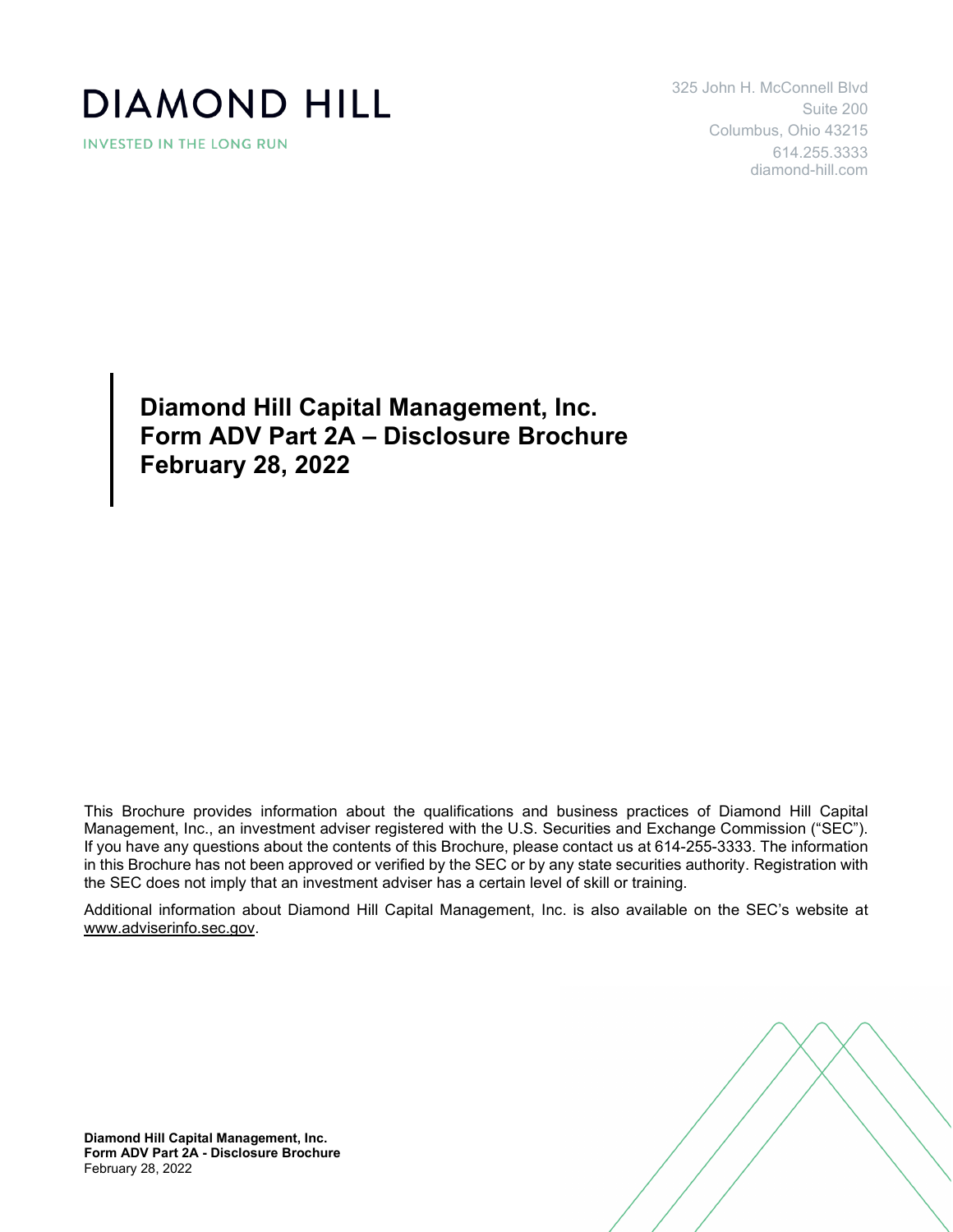# <span id="page-1-0"></span>**Item 2. Material Changes**

There have been no material changes to this Brochure since our last annual amendment on February 28, 2021.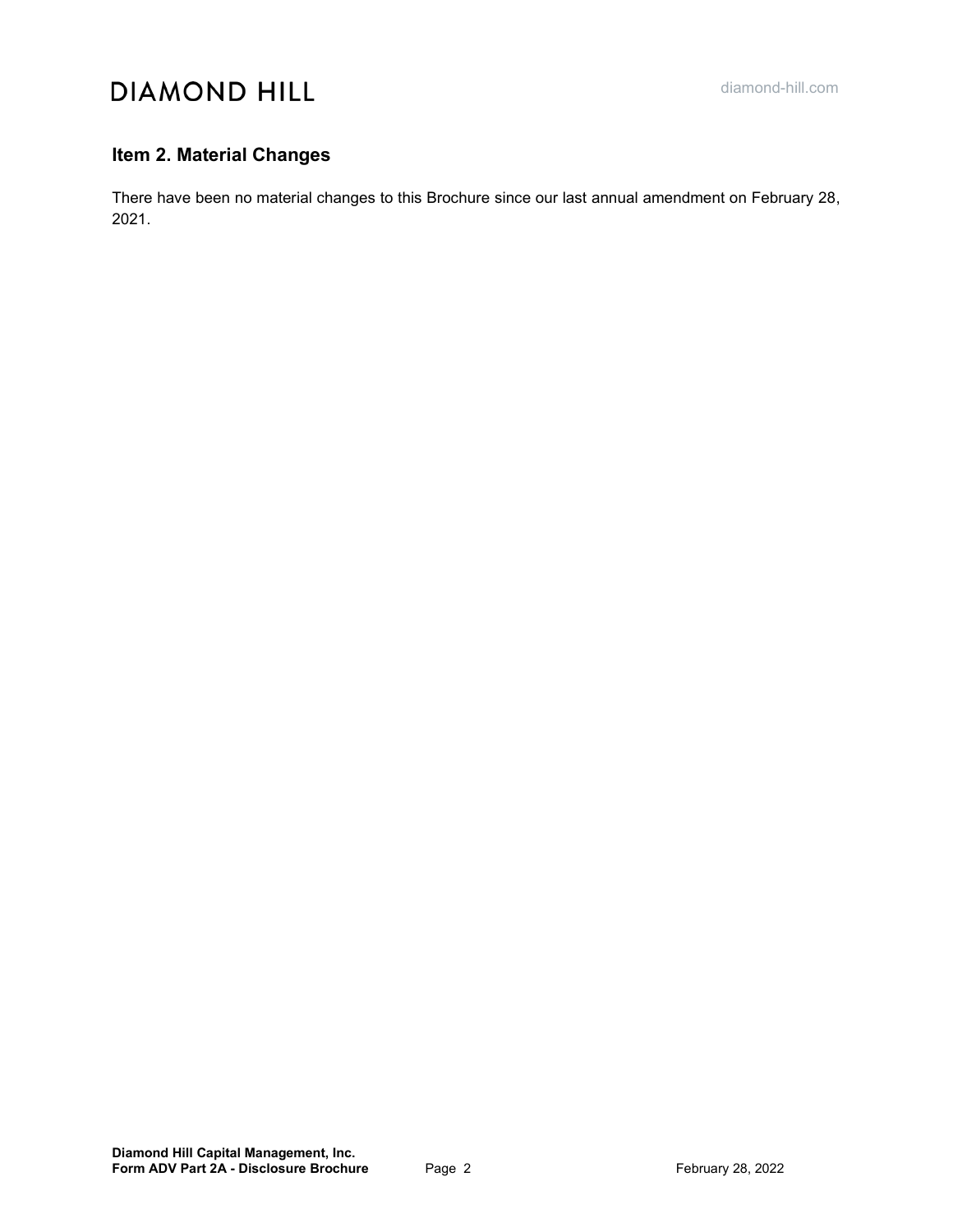# <span id="page-2-0"></span>**Table of Contents**

| 19. Item 11: Code of Ethics, Participation or Interest in Client Transactions and Personal Trading. |     |
|-----------------------------------------------------------------------------------------------------|-----|
|                                                                                                     |     |
|                                                                                                     |     |
|                                                                                                     |     |
|                                                                                                     |     |
|                                                                                                     |     |
|                                                                                                     |     |
|                                                                                                     |     |
|                                                                                                     | .28 |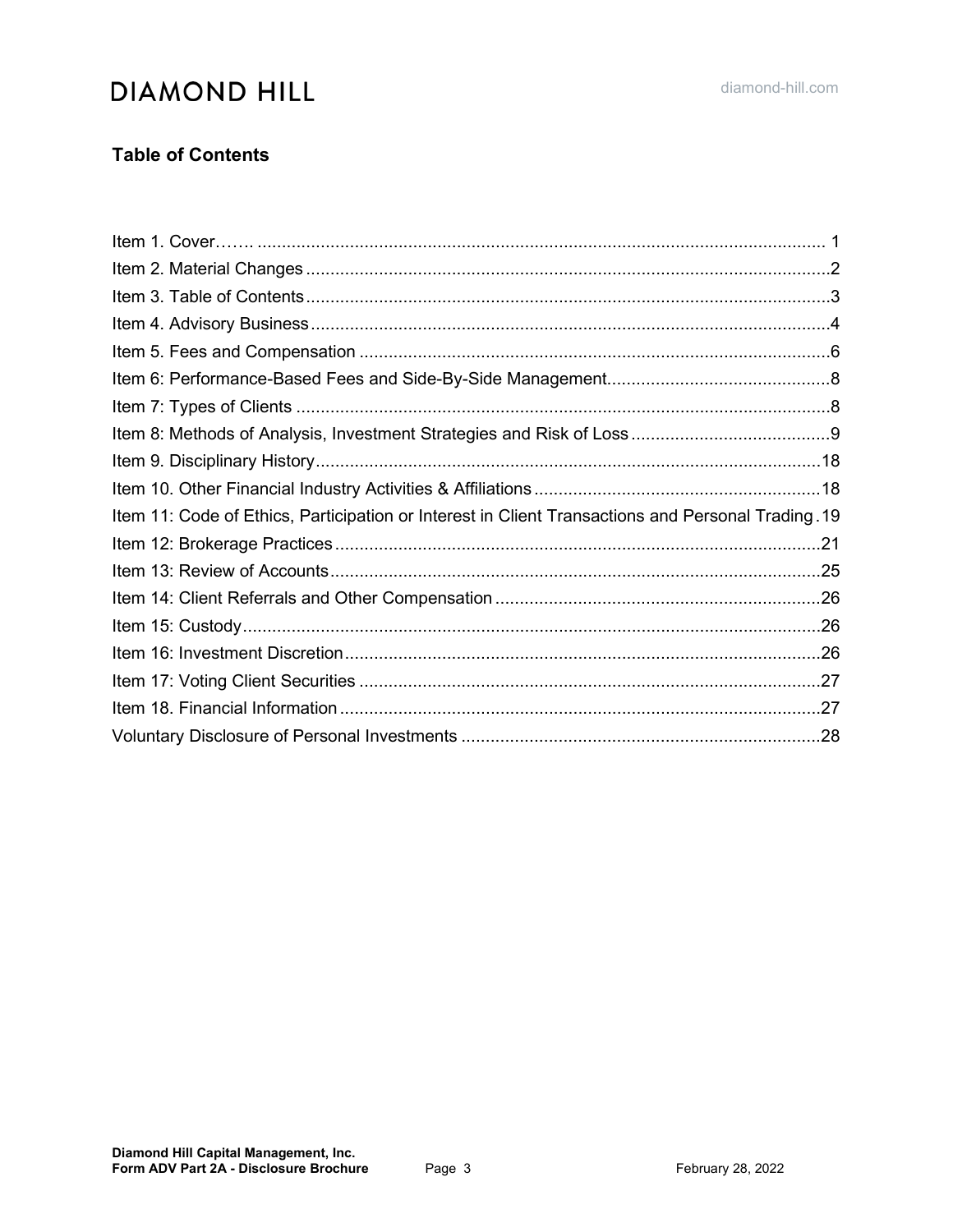# <span id="page-3-0"></span>**Item 4. Advisory Business**

#### **The Company**

Diamond Hill Capital Management, Inc. ("Diamond Hill", "the firm", "us", or "we") is a wholly owned subsidiary of Diamond Hill Investment Group, Inc. ("DHIL", "the parent", or "the parent company"), a publicly traded company listed on NASDAQ and trading under the ticker symbol DHIL.

The firm registered as an investment adviser with the SEC in 1988, and the parent was incorporated in 1990.

As of December 31, 2021, employees and directors of DHIL and its affiliates owned approximately 16% of the shares outstanding, while non-affiliated investors owned the remaining 84% of the shares. As a publicly traded company, the ownership percentage of DHIL changes on a regular basis.

#### **Investment Services**

Diamond Hill provides investment management services to individual and institutional investors through mutual funds, separate accounts and a private investment fund. Diamond Hill offers eight equity investment strategies and three fixed income investment strategies. (Item 8 provides more information about our investment strategies.) We do not provide financial planning services, and we do not advise our clients in the selection of other investment advisers or mutual funds not managed by Diamond Hill. Our clients choose one or more of our 11 investment strategies to meet their needs. Upon request, Diamond Hill will work with clients to accommodate client-specific restrictions on any of our investment strategies.

Our portfolio strategies include investments in US and non-US common stocks, investment-grade and noninvestment-grade corporate bonds, asset-backed securities, mortgage-related and mortgage-backed securities, US government and agency securities, US dollar-denominated debt of non-US issuers, convertible securities (including stocks and convertible corporate bonds), other structured instruments and open and closed-end investment companies (including exchange traded funds).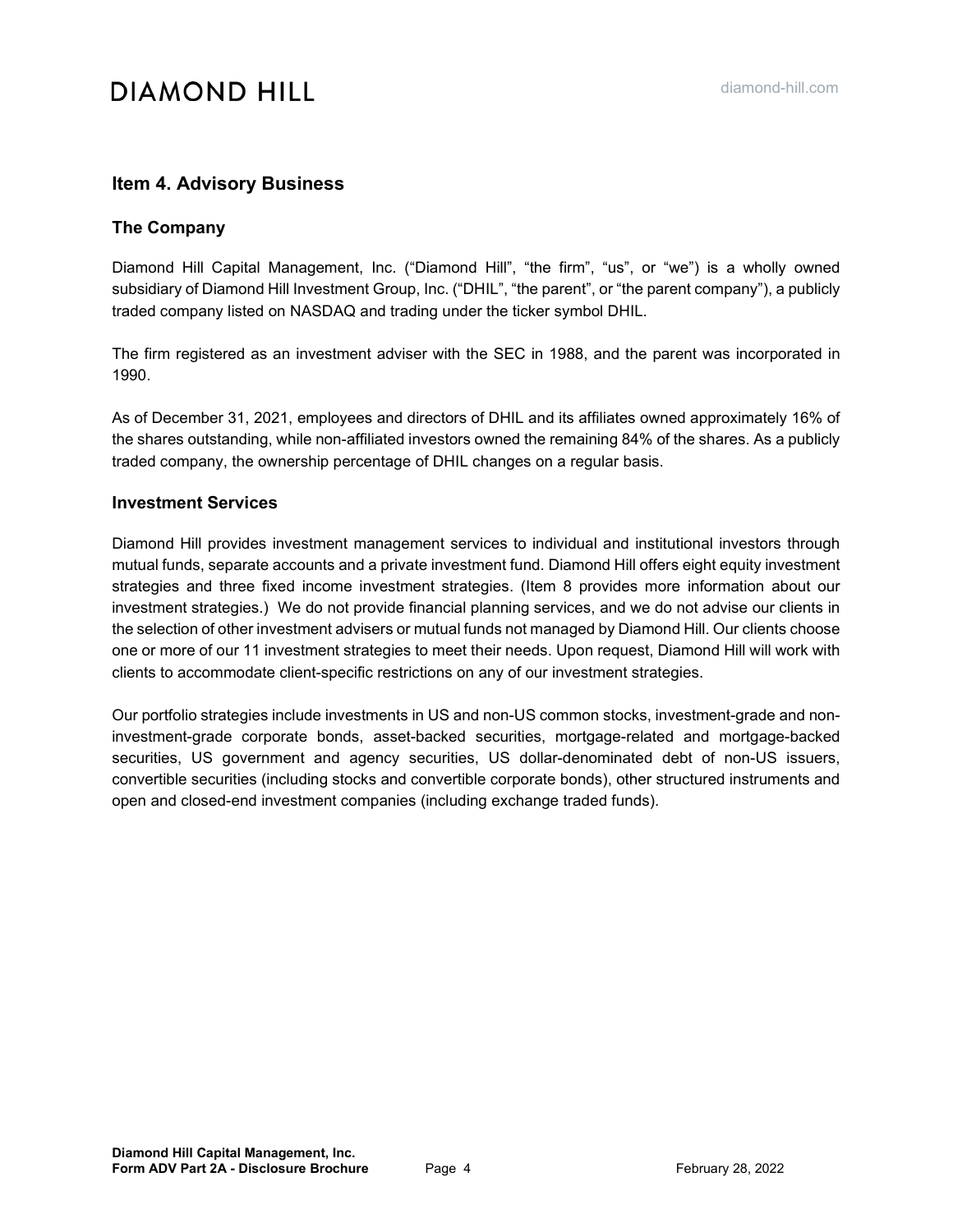### **Wrap Fee Programs**

Diamond Hill participates as an investment adviser in several wrap fee programs that are offered by thirdparty wrap program sponsors (typically broker/dealers). A wrap fee program is an investment advisory program under which a client typically pays a single fee to the sponsor based on assets under management. Fees paid are not based directly upon transactions in the client's account or the execution of client transactions. Wrap fee program clients typically select Diamond Hill from a list of investment advisers presented to clients by representatives of the sponsor. Wrap fee program clients are typically high-networth individuals or small institutions. The program sponsor determines the fee to charge to the wrap fee program clients and has primary responsibility for client communications and service. Diamond Hill provides investment management services to the clients. The program sponsor is typically the executing broker/dealer of client portfolio transactions, and in most cases, provides custodial services for the client's assets for the single fee paid by the client to the sponsor. Diamond Hill is paid a portion of the wrap fee management fee for its services by the program sponsor. Wrap fee accounts are considered directed brokerage accounts. When determining whether to participate in a wrap fee program you should consider, among other things, Diamond Hill's brokerage practices and the fees charged by the program sponsor in relation to the expected trading volume. (Item 12 provides more information about our brokerage practices, including our treatment of directed brokerage accounts.)

#### **Model Delivery Programs**

Diamond Hill provides services to model delivery programs in which an investment manager provides its strategy model portfolio to the sponsor of the model delivery program. In these instances, Diamond Hill does not have discretionary investment authority over individual client accounts. Another manager, typically the program sponsor or its designee, is the discretionary investment manager of, has investment discretion over and is responsible for monitoring the client accounts. Diamond Hill provides an updated strategy model portfolio to the sponsors on a periodic basis.

The program sponsor determines the fee to charge the model delivery program client. Diamond Hill is paid a portion of the model delivery program fee for its services by the program sponsor at a pre-determined rate based on assets in the program.

#### **Assets Under Management**

As of December 31, 2021, Diamond Hill had \$31.0 billion in assets under management. All of these assets were discretionary assets.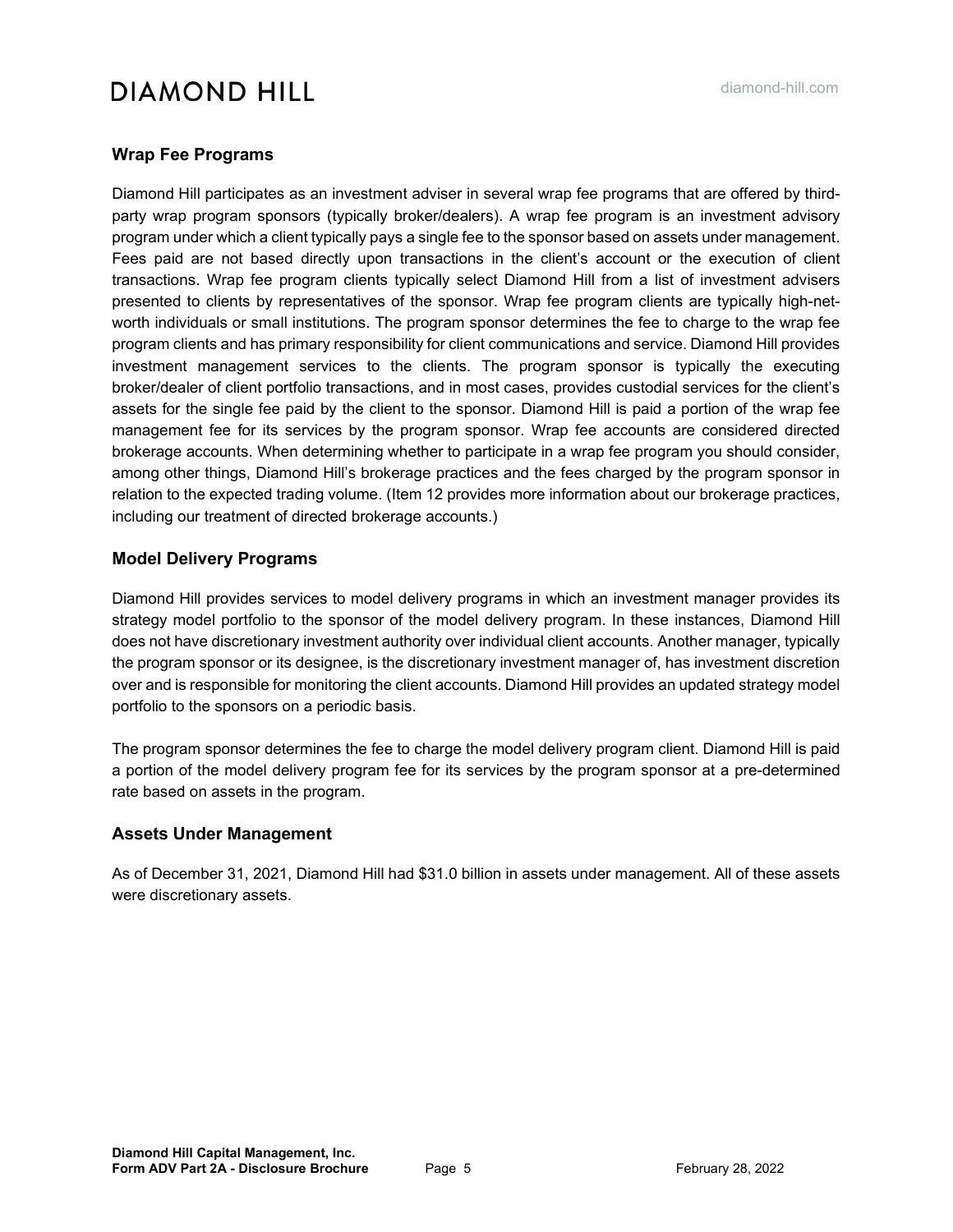## <span id="page-5-0"></span>**Item 5. Fees and Compensation**

#### **Compensation for Advisory Services**

Diamond Hill furnishes continuous investment management supervision to client accounts. Such investment management is based on the investment objectives and investment guidelines of each client. Management fees for our services are based on the value that we expect to add over rolling five-year periods, vary by investment strategy and are generally calculated based on a percentage of assets under management. Below are our separate account standard fee schedules:

| Tier                 | Small Cap    | Small-Mid Cap | Mid Cap      |
|----------------------|--------------|---------------|--------------|
| First \$20 million   | $0.90\%$     | 0.85%         | 0.70%        |
| Above \$20 million   | $0.80\%$     | 0.75%         | $0.60\%$     |
| Minimum Account Size | \$10 million | \$10 million  | \$10 million |

| Tier                 | Large Cap    | Large Cap<br>Concentrated | All Cap Select |
|----------------------|--------------|---------------------------|----------------|
| First \$20 million   | 0.60%        | 0.60%                     | 0.80%          |
| Above \$20 million   | $0.50\%$     | $0.50\%$                  | $0.70\%$       |
| Minimum Account Size | \$10 million | \$10 million              | \$10 million   |

| Tier                 | International |  |  |
|----------------------|---------------|--|--|
| First \$50 million   | 0.75%         |  |  |
| Above \$50 million   | 0.65%         |  |  |
| Minimum Account Size | \$50 million  |  |  |
|                      |               |  |  |
| Tier                 | Core Bond     |  |  |
| First \$50 million   | 0.29%         |  |  |
| Next \$50 million    | 0.22%         |  |  |
| Above \$100 million  | 0.18%         |  |  |
| Minimum Account Size | \$50 million  |  |  |

| Tier                 | <b>Short Duration</b><br>Securitized Bond | <b>Short Duration</b><br><b>Investment Grade</b> |
|----------------------|-------------------------------------------|--------------------------------------------------|
| First \$200 million  | 0.45%                                     | 0.35%                                            |
| Above \$200 million  | 0.35%                                     | 0.25%                                            |
| Minimum Account Size | \$200 million                             | \$200 million                                    |

(Item 8 provides a description of the investment strategies that are available as a separate account.)

Diamond Hill reserves the right to negotiate fees and account minimums. Some clients pay more or less than others depending on certain factors including, but not limited to, the type and size of the account, the range of additional services provided to the client and the total amount of assets managed for a single client. Clients with an account value that is less than the minimums listed above may pay more than our standard fees. Additionally, some clients pay us a performance-based advisory fee. (Item 6 provides more information about performance-based fees.) The fees that we charge for investment advisory services are specified in an agreement between Diamond Hill and each individual client.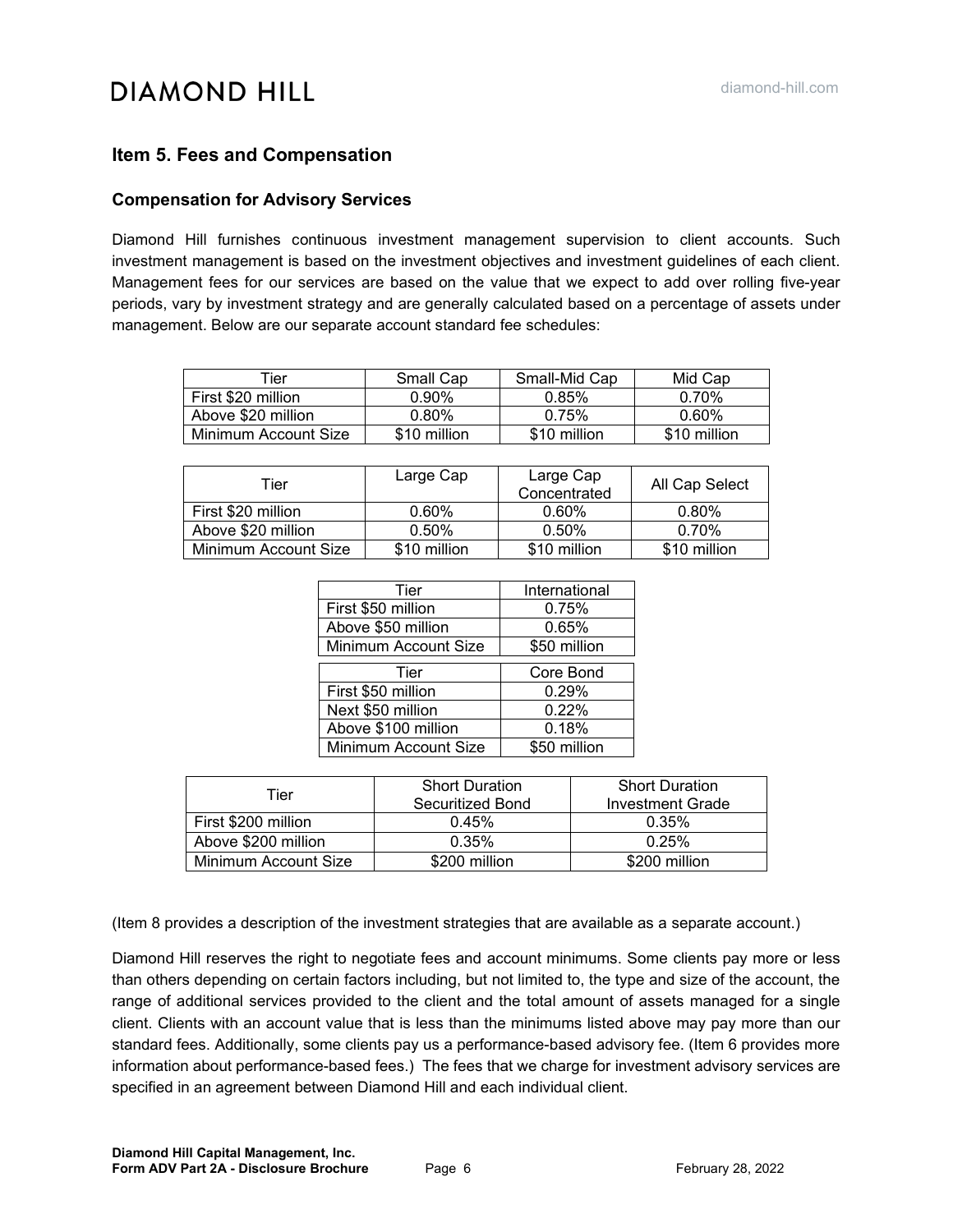### **Diamond Hill Funds**

To the extent a separate account is invested in a Diamond Hill Fund or our private investment fund (each, a "Fund" or collectively, the "Funds"), the account is not assessed a management fee on the portion of the separate account invested in a Fund. Each Fund will, however, incur management and other fees imposed by the Fund as disclosed in each Fund's prospectus. (Item 10 provides more information about Diamond Hill's involvement with the Funds.)

### **Payment of Fees**

Management fees are generally billed and payable quarterly in arrears. Fees are generally based on the value of the separate account as of the last business day of the quarter (or average of the month-end values) and are normally adjusted for material cash flows. When an account is opened or terminated, the fee is prorated to the opening or termination date. Diamond Hill provides clients with fee invoices that contain the amount of the fee, the value of the assets in the account on which the fee was based and the fee calculation.

If authorized by a particular client, Diamond Hill will deduct its management fees directly from the client's custodian account. In this situation, Diamond Hill will send a copy of the invoice details directly to the client and the custodian, unless we have received instructions from a client stating they do not want to receive copies of invoices. It is Diamond Hill's understanding, as communicated to the client and its custodian, that the custodian sends quarterly (or more frequent) statements directly to the client or its representative showing all assets and transactions in the account, including fees paid to Diamond Hill.

### **Other Fees or Expenses**

Clients pay other expenses in addition to the fees paid to Diamond Hill. For example, clients pay brokerage commissions, transaction fees, custodial fees, transfer taxes, wire transfer fees and other fees and taxes charged to brokerage accounts and securities transactions, which are unrelated to the fees collected by Diamond Hill. (Item 12 provides more information on our brokerage practices.)

Cash balances in client separate accounts may be invested in unaffiliated short-term investment funds ("STIFs"), which include money market funds, designated by a client or its custodian. Diamond Hill does not attempt to assess the quality of the underlying assets of a STIF selected by a client or its custodian. Diamond Hill does not provide any advisory fee credit for client assets invested in a STIF, which means that such assets will bear not only their proportionate share of the expenses of the STIF, but also management fees charged by Diamond Hill.

### **Additional Compensation**

<span id="page-6-0"></span>Diamond Hill and its employees do not accept compensation, including sales charges or service fees, from any person for the sale of securities or other investment products.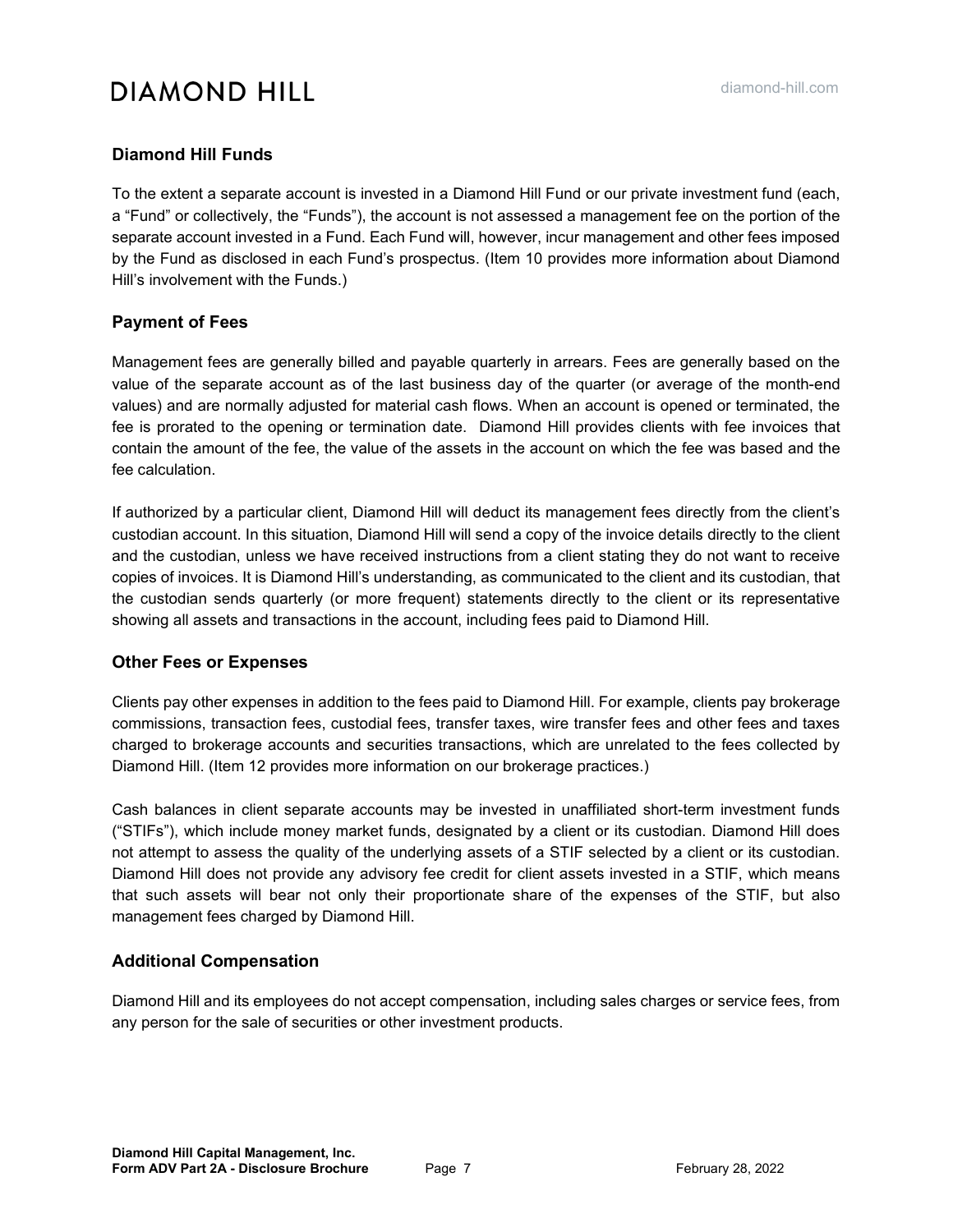# **Item 6: Performance-Based Fees and Side-By-Side Management**

Diamond Hill receives performance-based fees from some separate account clients and our private investment fund. [1](#page-7-1) 

#### **Conflicts of Interest**

The receipt of performance-based fees creates conflicts of interest. Diamond Hill can potentially receive higher fees from accounts with a performance-based compensation structure than from those accounts that pay a fixed asset-based fee as described in Item 5. For example, Diamond Hill has an incentive to direct the best investment ideas to an account that pays a performance-based fee or to allocate or sequence trades in favor of the performance-based fee account. To manage these conflicts:

- All accounts within a strategy are managed to the strategy's model portfolio.
- Diamond Hill performs a periodic review of each investment strategy's model portfolio versus each client account. In this review, every position size for each client account is compared to our model weights. In addition, portfolios are monitored by our compliance department for consistency with client objectives and restrictions.
- Diamond Hill has implemented policies whereby the performance-oriented portion of portfolio manager incentive compensation is based solely upon the five-year performance of each respective strategy that they manage. This policy is intended to incent portfolio managers to act in the best interests of all clients, regardless of the fee structure of their account.
- Diamond Hill has trade allocation policies and procedures designed to ensure that all clients are treated fairly and equitably and to prevent this conflict from influencing the allocation of investment opportunities among clients.

Diamond Hill has another potential conflict of interest due to being an adviser to both long-only accounts and accounts that execute short sales. We could sell short securities in a long-short account while holding the same security long in a long-only account. In this case, we could harm the performance of the long-only accounts for the benefit of accounts that execute short sales. For example, continually selling a position short may depress the stock price, potentially harming a long-only account if it holds the same security. To manage this conflict, Diamond Hill has a specific policy that prohibits a long position from being held as a short position in any client account.

# <span id="page-7-0"></span>**Item 7: Types of Clients**

Diamond Hill provides investment management services to a wide variety of clients, including institutions, registered investment companies, financial institutions, financial intermediaries, annuity funds, pooled investment vehicles, collective investment trusts (CITs), charitable institutions, high-net-worth investors, foundations, trusts, state and municipal government entities, endowment funds, insurance companies, corporations, hospitals, corporate pension and profit-sharing plans and Taft-Hartley plans.

<span id="page-7-1"></span><sup>1</sup> A performance-based fee is an advisory fee based on a percentage of capital gains on or capital appreciation of client assets. Performance-based fees paid to investment advisers can be significantly higher than fixed asset-based fees paid on traditional accounts.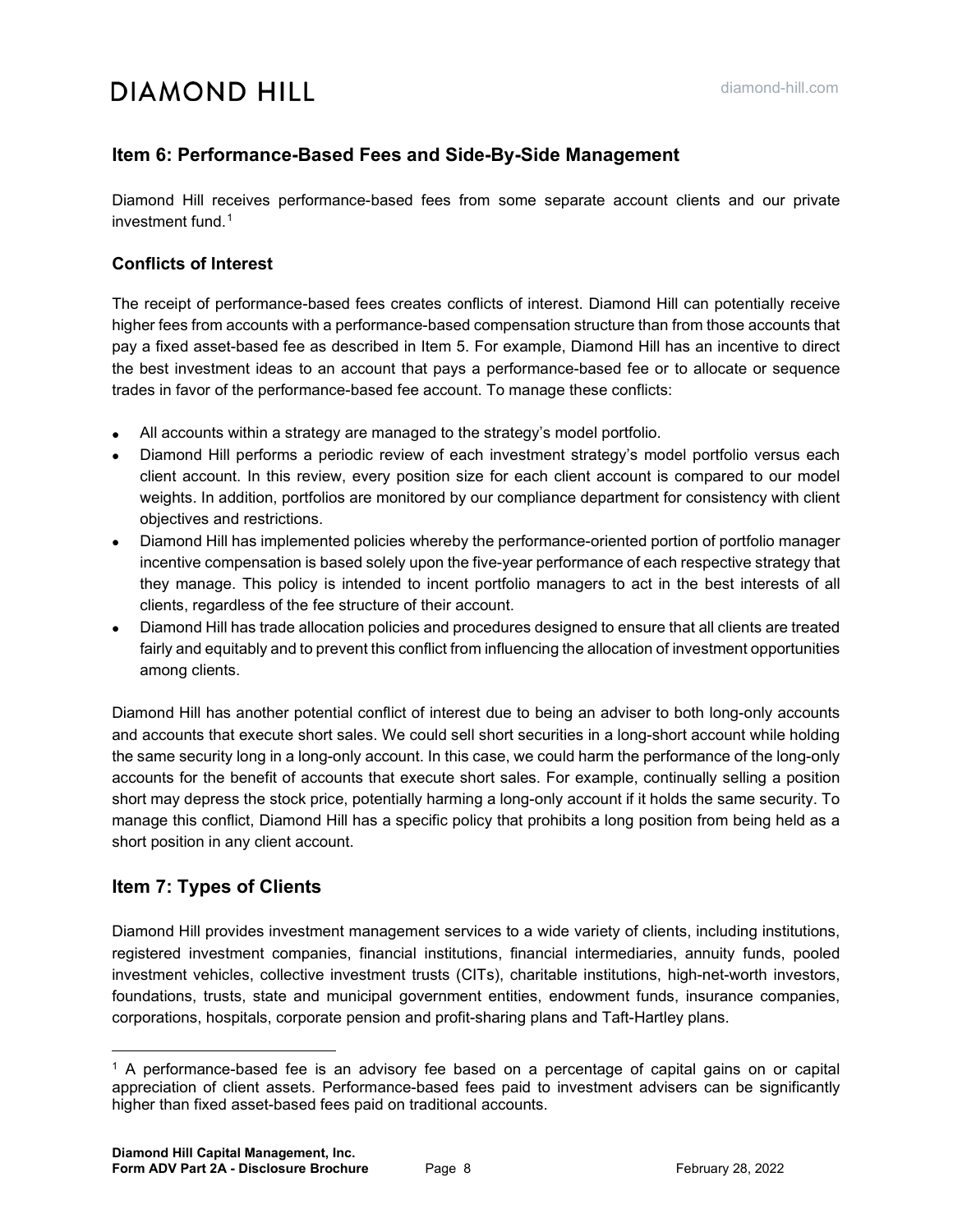Diamond Hill also offers investment advisory services to the clients of wrap program sponsors. In accounts introduced to Diamond Hill by a wrap program sponsor, the client either enters into agreements directly with both Diamond Hill and the sponsor or enters into an agreement solely with the sponsor or another entity that has an agreement with the sponsor. (Item 4 provides a discussion on wrap fee programs.) (Item 5 provides a discussion on our fees and account minimum sizes.)

# <span id="page-8-0"></span>**Item 8: Methods of Analysis, Investment Strategies and Risk of Loss**

### **Diamond Hill Investment Strategies**

We offer eight equity and three fixed income investment strategies:

#### **Equity Strategies**

*Small Cap Strategy* – Invests in primarily US equity securities of small capitalization companies selling at prices below our estimate of intrinsic value.

*Small-Mid Cap Strategy* – Invests in primarily US equity securities of small and medium capitalization companies selling at prices below our estimate of intrinsic value.

*Mid Cap Strategy* – Invests in primarily US equity securities of medium capitalization companies selling at prices below our estimate of intrinsic value.

*Large Cap Strategy* – Invests in primarily US equity securities of large capitalization companies selling at prices below our estimate of intrinsic value.

**Large Cap Concentrated Strategy** – Invests in a concentrated portfolio of primarily US equity securities derived from the holdings in the Large Cap strategy selling at prices below our estimate of intrinsic value.

*All Cap Select Strategy* – Invests in a concentrated portfolio of primarily US equity securities of companies across a broad range of market capitalization selling at prices below our estimate of intrinsic value.

*International Strategy* – Invests in non-US equity securities of companies across a broad range of market capitalization selling at prices below our estimate of intrinsic value.

**Long-Short Strategy**<sup>[2](#page-8-1)</sup> – Invests in (and sells short) primarily US equity securities of companies selling at prices below (or above) our estimate of intrinsic value.

### **Equity Strategies – Investment Philosophy**

We believe that a company's intrinsic value is independent of its stock price. We also believe competitive long-term returns can be achieved by investing in companies when the current market price is at a discount

<span id="page-8-1"></span><sup>&</sup>lt;sup>2</sup> The Long-Short strategy is only available to investors through a mutual fund managed by Diamond Hill.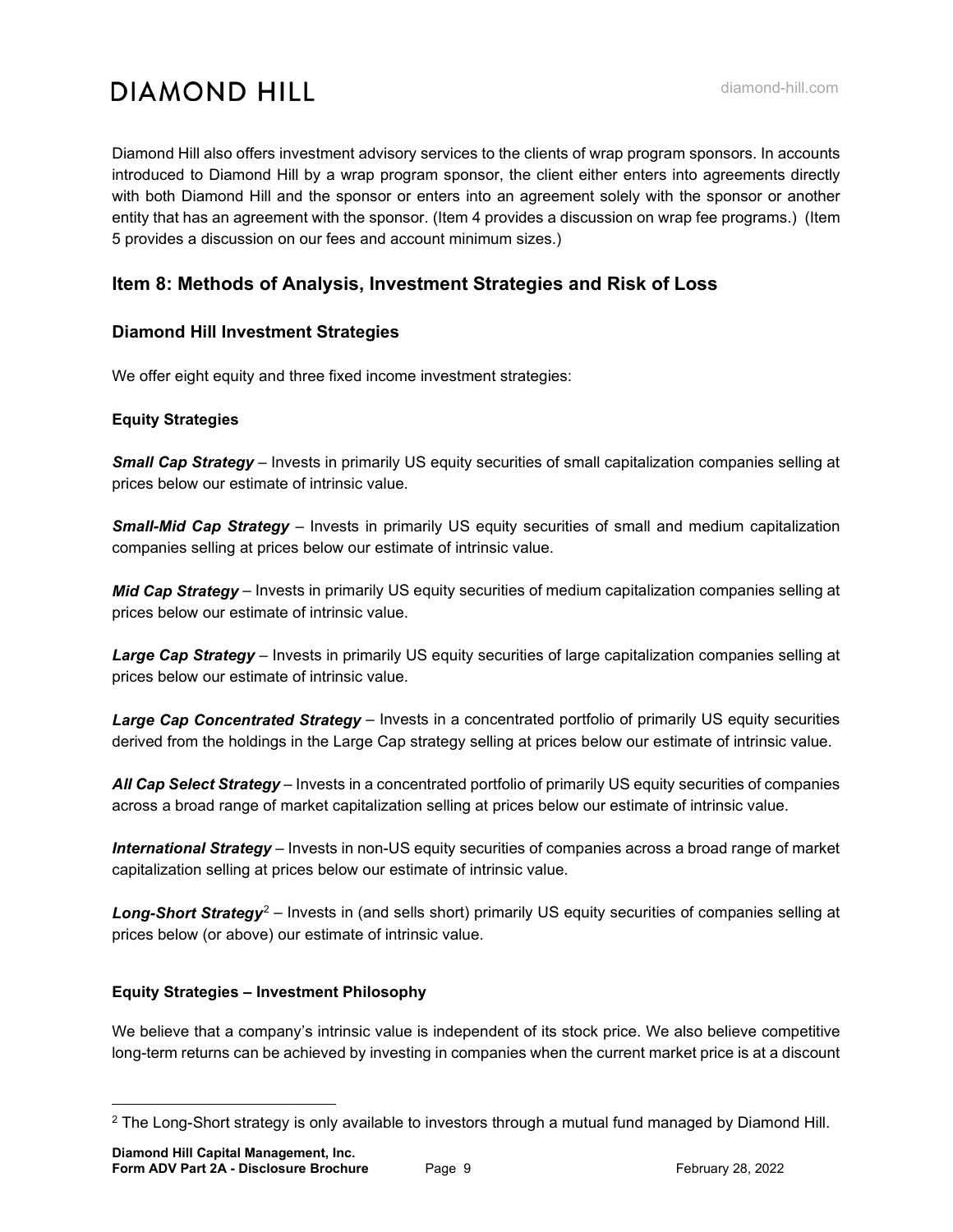(or a premium, in the case of short positions) to our estimate of intrinsic value, based upon a discounted cash flow methodology.

The following are the guiding principles for our investment philosophy:

- **Treat every investment as a partial ownership interest in that company.** Investing is most intelligent when it is viewed through the lens of an owner.
- **Always invest with a margin of safety.**

Our discipline is to purchase (or sell short) securities at a sufficient discount (or premium) to our estimate of intrinsic value. We estimate the intrinsic value of the business independent of the current stock market price then compare our estimate to the price to determine if an opportunity exists. When we successfully identify securities trading below (or above) our estimate of intrinsic value, it increases potential reward and serves as the most effective risk control.

#### • **Possess a long-term investment temperament.**

In the short term, emotion as much as economic fundamentals drives market prices. Over time, the economic performance of the business and the price paid for the ownership stake will determine investment return.

#### • **Recognize that market price and intrinsic value tend to converge over time.**

Investment opportunity lies in the ability to buy (or short), when the current market price does not reflect a company's intrinsic value, and to sell (or cover) when price and value converge.

Investing in securities always involves the risk of loss that investors should understand and be prepared to bear.

Our investment strategies are actively managed and intrinsic value focused. Bottom-up analysis is of primary importance. We use a discounted cash flow methodology to estimate intrinsic value and then compare our estimate to the current market price. Our portfolios are differentiated by the fact that we manage independent of benchmark weights.

Our valuation approach is based on a five-year discounted cash flow methodology for both long and short positions. This methodology is used to determine whether there is a discrepancy between the current market price and our estimate of intrinsic value.

To forecast the amount and timing of a company's cash flows, we concentrate on the fundamental economic drivers of the business. We evaluate all publicly available material information that may aid us in forecasting future cash flows. In making our forecast, our considerations include, for example, industry competition, regulatory factors, the threat of technological obsolescence and a variety of other factors. Other fundamental factors that we use to estimate intrinsic value include normalized earnings and earnings growth rate, payout ratio and dividends, terminal P/E multiple and required rate of return.

To achieve breadth and depth of company research, our research team is highly integrated. Research analysts and associates are industry specialists and portfolio managers are generalists. Our US equity research team reports to the director of research who is responsible for ensuring a consistent research process, providing feedback and facilitating career development for team members. The director of research serves as the single point between the team and the portfolio managers which streamlines communication and ensures consistent feedback. Research analysts present investment ideas to the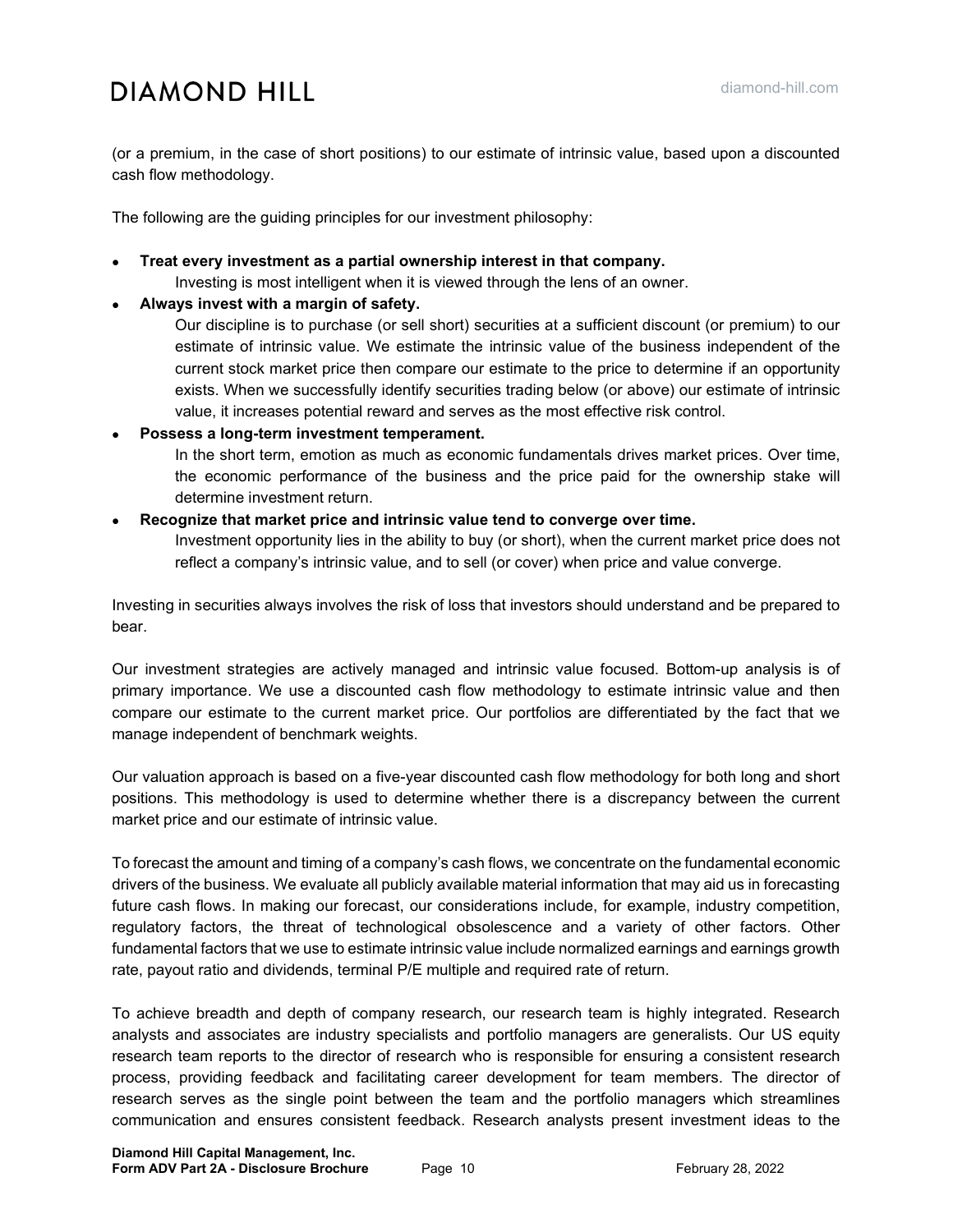portfolio managers who also serve as an additional source of sector and industry knowledge. This structure ensures that we have company and industry specialization as well as an experienced perspective to build strong investment theses for individual companies and to make long-term buy and sell decisions. Portfolio managers are responsible for investment decision-making, including asset allocation, security selection, portfolio construction and portfolio risk management. Since we value independent thinking, the portfolio managers are ultimately accountable for their strategy's results and are not subordinate to an investment committee.

We regularly compare market price to our estimate of intrinsic value for every holding or short position. We will sell a holding (or cover a short position) under the following circumstances:

- If the market price reaches our estimate of intrinsic value, we examine all model assumptions. Unless there is justification to adjust our assumptions, we will exit the position.
- If our estimate of intrinsic value is lowered (or raised) due to a change in the fundamentals, such that the current market price is no longer at a discount (or premium) to our estimate of intrinsic value, we will exit the position.
- If a more attractive investment opportunity is identified, we may sell (or cover) a holding to raise proceeds.
- If a holding's position size reaches our stated limit of the portfolio at market, we reduce the position. Typically, we trim a position as it approaches the limit, rather than allowing it to exceed the limit.

We define risk as the permanent loss of capital rather than short-term price volatility. We manage risk through our intrinsic value-focused investment philosophy and disciplined investment process. Portfolio managers are ultimately accountable for managing risk in a portfolio. By focusing stock selection on securities selling at discounts (or premiums, if selling short) to our estimates of intrinsic value, we believe we have a built in a "margin of safety." Thus, our primary risk control is to compare current market prices regularly to our estimates of intrinsic value.

To limit downside risk, we diversify portfolios by imposing sector, industry, and position limits.

#### **Equity Strategies – Investment Risks**

The material risks associated with our equity strategies are:

*Equity Market Risk* – Overall stock market risks may affect the value of the investments in equity strategies. Factors such as US economic growth and market conditions, interest rates, political events and widespread public health issues affect the equity markets.

*Management Risk* – Our judgments about the attractiveness, value and potential appreciation of a particular asset class or individual security may be incorrect and there is no guarantee that individual securities will perform as anticipated. The value of an individual security can be more volatile than the market as a whole, and our intrinsic value approach may fail to produce the intended results.

*Small and Mid Cap Company Risk* – Investments in small and medium capitalization companies may be riskier than investments in larger, more established companies. The securities of these companies may trade less frequently and in smaller volumes than securities of larger companies. In addition, small and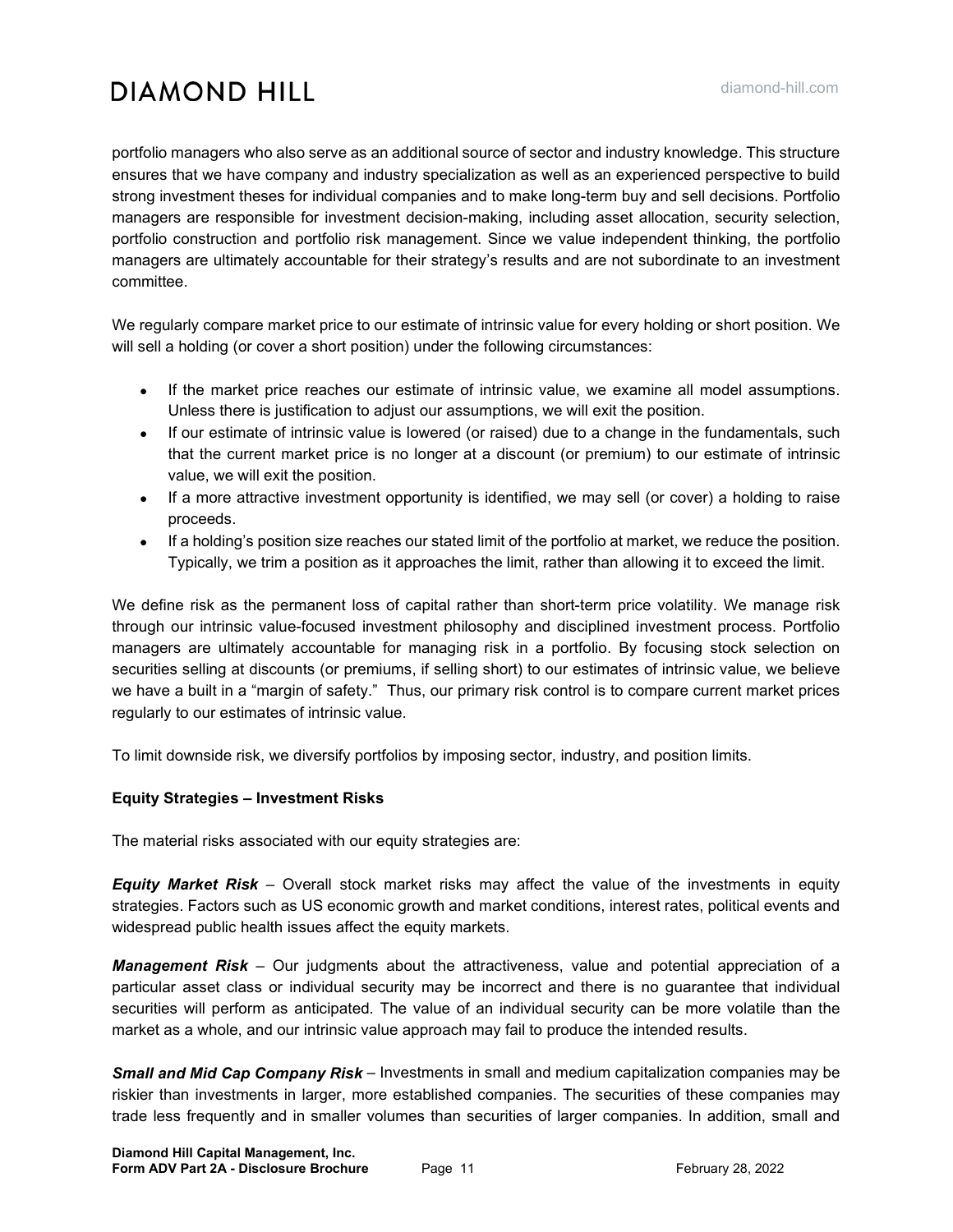medium capitalization companies may be more vulnerable to economic, market and industry changes. As a result, share price changes may be more sudden or erratic than the prices of other equity securities. Because smaller companies may have limited product lines, markets or financial resources, or may depend on a few key employees, they may be more susceptible to particular economic events or competitive factors than larger capitalization companies.

*Concentration Risk* – Some of our strategies concentrate their investments in a small number of securities to create a reasonably diversified equity portfolio. The small number of securities held may not be diversified across all sectors or industries as compared to a broad index, such as the S&P 500 or Russell 3000 indices. As a result, the value of a client account may vary considerably in response to changes in the market value of individual securities, industries or sectors and lead to higher volatility.

*Non-US and Emerging Market Risk* – Certain strategies may invest in non-US securities and US securities of companies domiciled in non-US countries that may experience more rapid and extreme changes in value than a strategy that invests exclusively in securities of US companies. These companies may be subject to additional risks, including political and economic risks, civil conflicts and war, greater volatility, expropriation and nationalization risks, currency fluctuations, higher transaction costs, delayed settlement, possible non-US controls on investment and less stringent investor protection and disclosure standards of non-US markets. The departure of one or more other countries from the European Union may have significant political and financial consequences for global markets. These risks are magnified in emerging markets as events and evolving conditions in certain economies or markets may alter the risks associated with investments tied to countries or regions that historically were perceived as comparatively stable becoming riskier and more volatile. The market for the securities of issuers in emerging markets is typically small and low, and nonexistent trading volumes in those securities may result in a lack of liquidity and price volatility.

#### **Fixed Income Strategies**

*Short Duration Securitized Bond Strategy* – Seeks total potential returns by diversifying credit exposure through investment in securitized assets, including asset-backed, mortgage-backed and collateralized mortgage-backed securities. This strategy generally maintains a duration of one to two, with a maximum of three. The strategy is offered with either of the following credit exposures:

- Investment grade only
- Up to a maximum of 15% below investment grade

*Core Bond Strategy* – Seeks to maximize total return consistent with the preservation of capital by investing in a diversified portfolio of investment-grade intermediate and long-term fixed income securities with a focus on securities and spread sectors we believe to be undervalued.

#### **Fixed Income Strategies – Investment Philosophy and Process**

We have a long-term investment philosophy. Investments are driven by small, individual security decisions rather than a macro focus and are supported by a deep and talented research team. We focus on structured products (asset-backed securities, residential mortgage-backed securities and commercial mortgage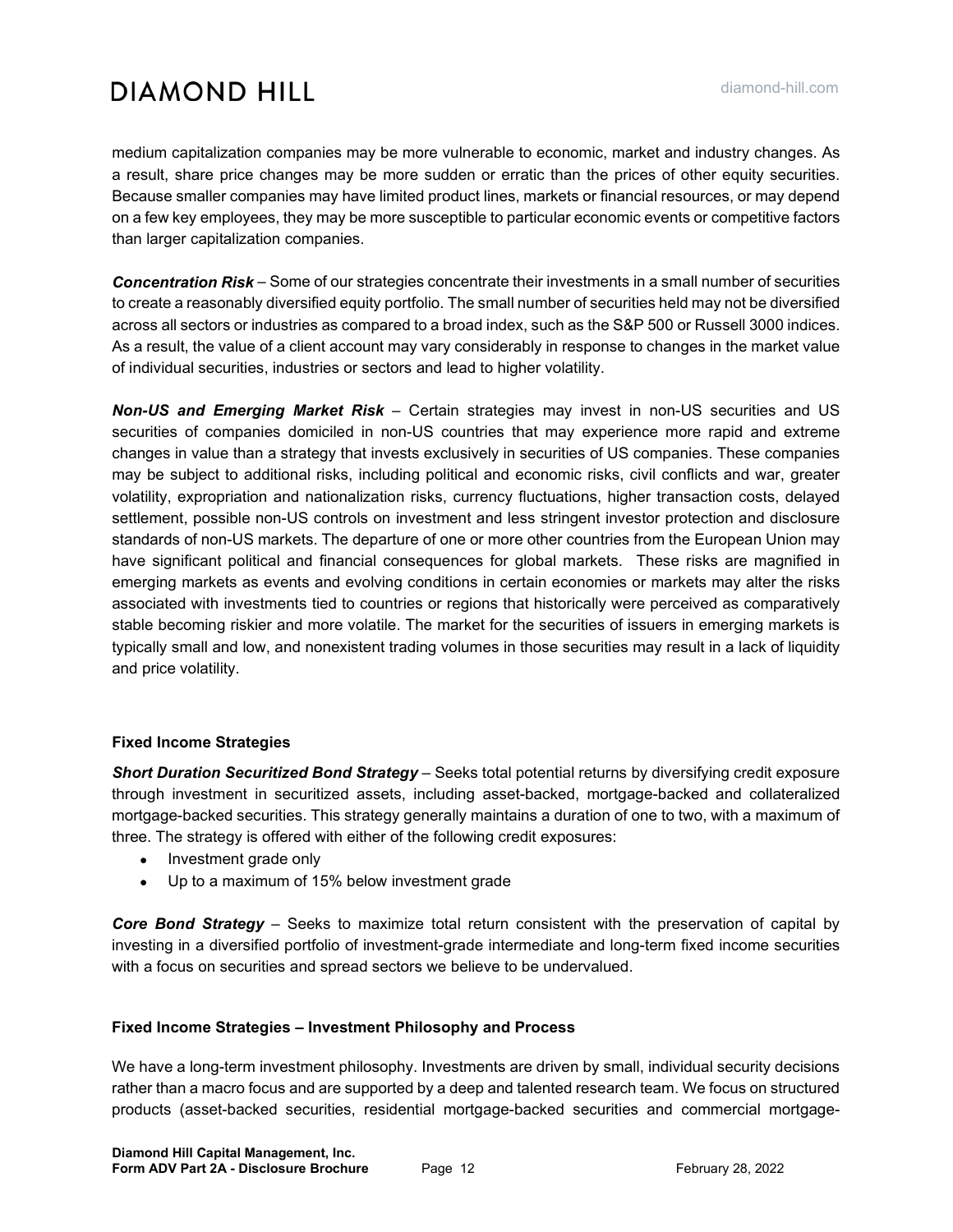backed securities) as we believe this differentiated approach provides opportunity to gain incremental yield advantage and diversification on assets that are currently invested in government or corporate creditfocused strategies. We are committed to the investment grade universe without the use of derivative instruments.

Our investment process is driven by security selection, sector allocation, yield curve positioning and duration management in concert with the overall maintenance of a high-quality portfolio. We seek to generate excess return through the selection of undervalued securities and spread sectors.

We primarily focus on identifying undervalued securities, which may result in owning many securities that are not included in each strategy's benchmark index. Portfolio managers and analysts continually monitor and analyze potential securities to determine suitability.

Our primary focus is on the selection of individual issues with an emphasis on identifying undervalued securities. Individual securities are selected following a risk/reward evaluation of interest rate risk, credit risk and an examination of the complex technical structure of the security. We use quantitative valuation methodologies to identify securities we believe to be undervalued, fairly valued and overvalued.

Portfolio managers for the Short Duration strategies primarily invest in securitized bond investments. Securitized bond investments are also referred to as "structured product securities" or "structured products" and include secured loans backed by commercial real estate, residential real estate, commercial or consumer loans and securitizations such as agency and non-agency mortgage-backed securities (including commercial mortgage-backed securities, residential mortgage-backed securities and collateralized mortgage obligations ("CMOs")), asset-backed securities and other similar securities and related instruments. Portfolio managers for the Core Bond strategy may also consider including corporate bonds, Treasury securities and agency bonds in the portfolio.

The following factors are considered in our portfolio construction:

- Sector Allocation Although bottom-up analysis and security selection are of primary importance, we also consider sector and sub-sector valuations in portfolio construction. Historical spread analysis is conducted to identify sectors that may be overvalued or undervalued and to establish the risk/return trade-off between sectors. When we can readily identify undervalued securities within sectors with attractive sector dynamics, we emphasize those sectors in the portfolio.
- Duration We carefully manage duration to help control interest rate risk. However, we use it sparingly as an active portfolio management tool. We base our duration decisions on internal interest rate forecasts, which incorporate many factors such as the outlook for inflation, anticipated Federal Reserve policy, and the overall economic environment. We adjust portfolio duration periodically, typically in small increments, to enhance returns when the market is undervalued and to protect portfolio value when the market is overvalued.
- Yield Curve In conjunction with the portfolio duration decision, we identify broad interest rate trends and supply and demand relationships that may influence the shape of the yield curve. For a given duration target, the yield curve strategy seeks to find optimal exposures along the yield curve. We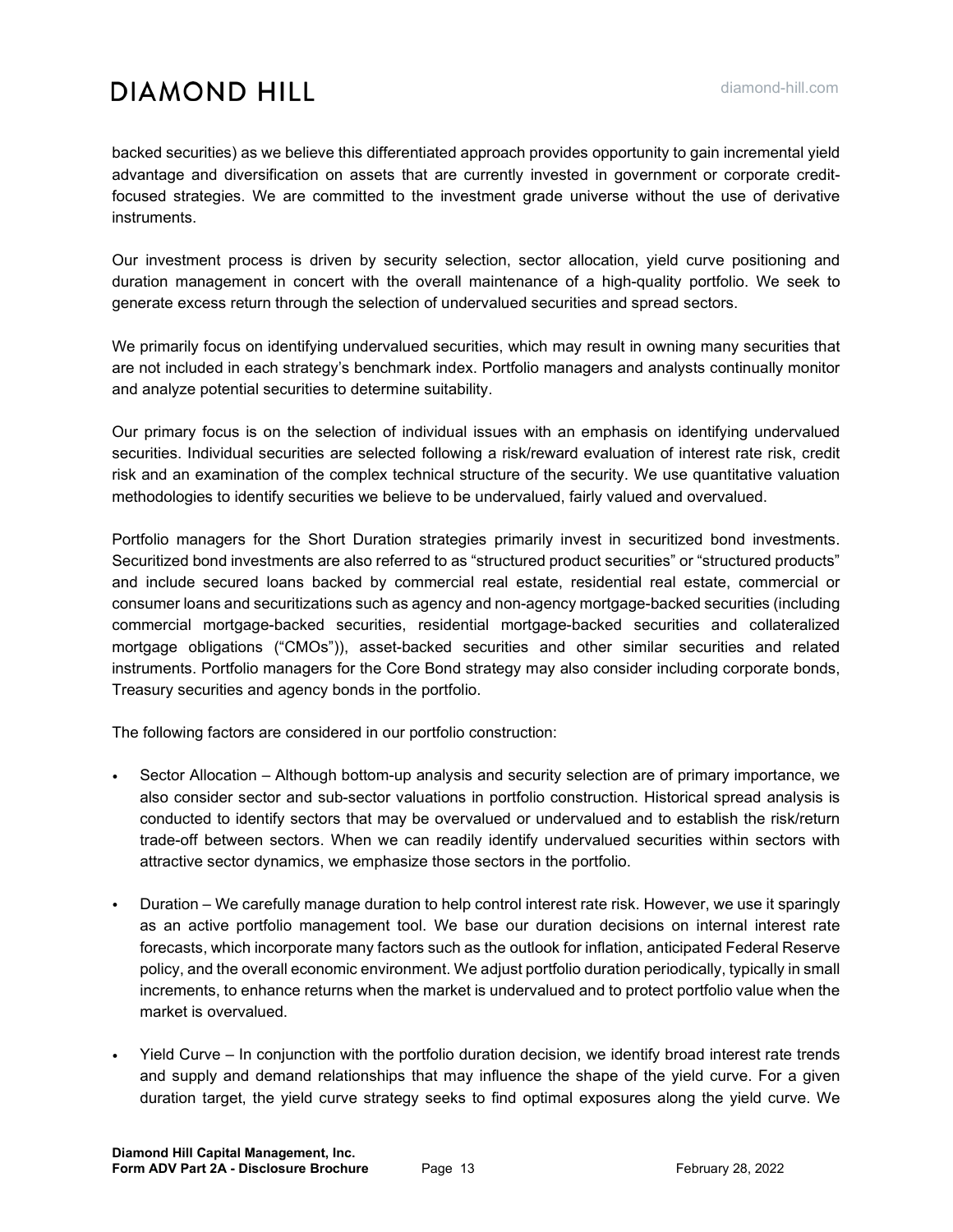establish expected returns using scenario analysis that incorporates yield curve shifts, spread widening or tightening and time horizon.

• Quality – The portfolio managers emphasize high quality but can allocate to below investment grade securities in the Short Duration Securitized Bond strategy (15% maximum) based upon value and risk/reward characteristics. The portfolio managers are responsible for investment decision-making, including asset allocation, security selection, portfolio construction, trading and portfolio risk management. Since we place high value on independent thought, the portfolio managers are ultimately accountable for the strategy results and are not subordinate to an investment committee.

#### **Fixed Income Strategies – Investment Risks**

The material risks associated with our fixed income strategies are:

*Fixed Income Risk* – Fixed income securities increase or decrease in value based on changes in interest rates. If rates increase, the value of fixed income securities generally declines. On the other hand, if rates fall, the value of the fixed income securities generally increases. The strategies may invest in variable and floating rate securities. Although these instruments are generally less sensitive to interest rate changes than fixed rate instruments, the value of variable and floating rate securities may decline if their interest rates do not rise as quickly or as much as general interest rates. Fixed income securities with greater interest rate sensitivity and longer maturities tend to produce higher yields but are subject to greater fluctuations in value. Usually, changes in the value of fixed income securities will not affect cash income generated but may affect the value of the investment.

*Management Risk* – Our judgments about the attractiveness, value and potential appreciation of a particular asset class or individual security may be incorrect, and there is no guarantee that individual securities will perform as anticipated. The value of an individual security can be more volatile than the market as a whole, and our intrinsic value approach may fail to produce the intended results.

*Credit Risk* – There is a risk that issuers and counterparties will not make payments on the securities and repurchase agreements they issue. Such default could result in losses to client accounts. In addition, the credit quality of securities may be lowered if an issuer's financial condition changes. Lower credit quality may lead to greater volatility in the price of a security which may affect liquidity and our ability to sell the security.

*Inflation Risk* – Because inflation reduces the purchasing power of income produced by existing fixed income securities, the prices at which fixed income securities trade will be reduced to compensate for the fact that the income they produce is worth less. This potential decrease in market value would be the measure of inflation risk.

*High Yield Securities Risk* – The Short Duration Securitized Bond strategy invests in fixed income securities rated below investment grade, also known as high yield securities or junk bonds. High yield securities provide greater income and opportunity for gain but entail greater risk of loss of principle. High yield securities are predominantly speculative with respect to the issuer's capacity to pay interest and repay principal in accordance with the terms of the obligation. These investments may be issued by companies which are highly leveraged, less creditworthy or financially distressed. Although these securities provide a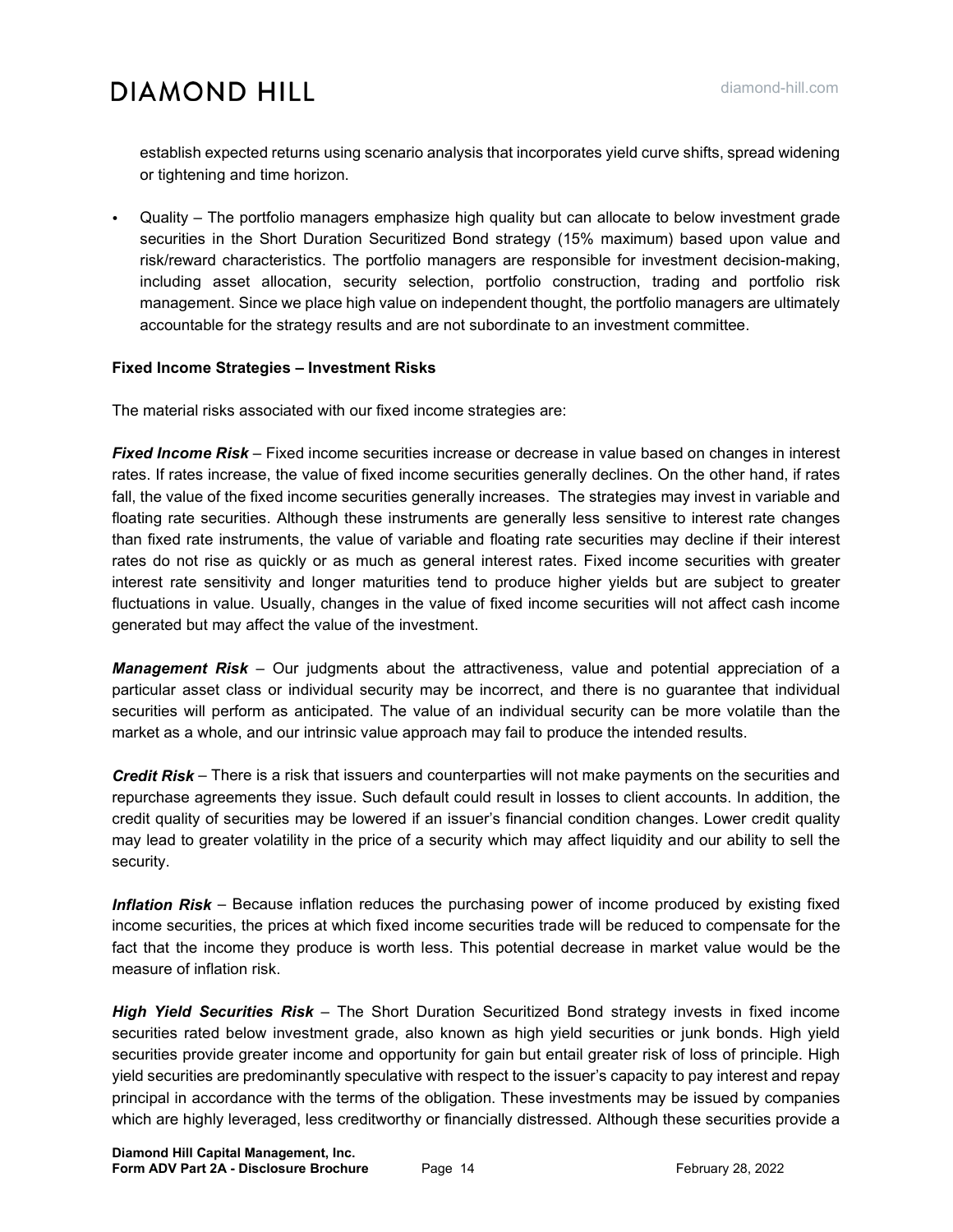higher yield than higher-rated debt securities, the high degree of risk involved in these investments can result in substantial or total loss. The market for high yield securities is less active than the market for higher quality securities, and the market price of these securities can change suddenly and unexpectedly. Based on measures such as dealer inventories and average trade size, the high yield market has become less liquid at the same time as it has grown markedly and become more concentrated under the control of the largest investors. During future periods of market stress, liquidity conditions in the high yield market may be even worse than prior periods of market stress.

*Illiquid Securities Risk* – The strategies may invest in illiquid securities. The price paid for the purchase of illiquid securities or received for the resale may be lower than the price paid or received for similar securities with a more liquid market. Liquidity risk may result from the lack of an active market or a reduced number and capacity of traditional market participants to make a market in fixed income securities and may be magnified during times of market stress.

*Government Securities Risk* – The fixed income strategies may invest in securities issued or guaranteed by the US government or its agencies and instrumentalities. These securities may be backed by the credit of the government as a whole or only by the issuing agency. US Treasury bonds, notes, and bills and some agency securities, such as those issued by the Federal Housing Administration and Ginnie Mae, are backed by the full faith and credit of the US government as to payment of principal and interest and are the highest quality government securities. Other securities issued by US government agencies or instrumentalities, such as securities issued by the Federal Home Loan Banks and Freddie Mac, are supported only by the credit of the agency that issued them, and not by the US government. Securities issued by the Federal Farm Credit System, the Federal Land Banks and Fannie Mae are supported by the agency's right to borrow money from the US Treasury under certain circumstances but are not backed by the full faith and credit of the US government. No assurance can be given that the US government would provide financial support to its agencies and instrumentalities if not required to do so by law.

*Asset-Backed, Mortgage-Related and Mortgage-Backed Securities Risk* – The fixed income strategies may invest in asset-backed, mortgage-related and mortgage-backed securities, including so-called "subprime" mortgages that are subject to certain other risks including prepayment and call risks. When mortgages and other obligations are prepaid and when securities are called, the strategy may have to reinvest in securities with a lower yield or fail to recover additional amounts (*i.e.*, premiums) paid for securities with higher interest rates. In such case, it could result in an unexpected capital loss and/or a decrease in the amount of dividends and yield. In periods of rising interest rates, the strategy may be subject to extension risk, and may receive principal later than expected. As a result, in periods of rising interest rates, the strategy may exhibit additional volatility. During periods of difficult or frozen credit markets, significant changes in interest rates or deteriorating economic conditions, such securities may decline in value, face valuation difficulties, become more volatile and/or become illiquid.

CMOs and stripped mortgage-backed securities, including those structured as interest only ("IOs") and principal only ("POs"), are more volatile and may be more sensitive to the rate of prepayments than other mortgage-related securities. CMOs are issued in multiple classes, and each class may have its own interest rate and/or final payment date. A class with an earlier final payment date may have certain preferences in receiving principal payments or earning interest. As a result, the value of some classes in which the strategy invests may be more volatile and may be subject to higher risk of non-payment. The risk of default, as described under "Credit Risk," for sub-prime mortgages is higher than other types of mortgage-backed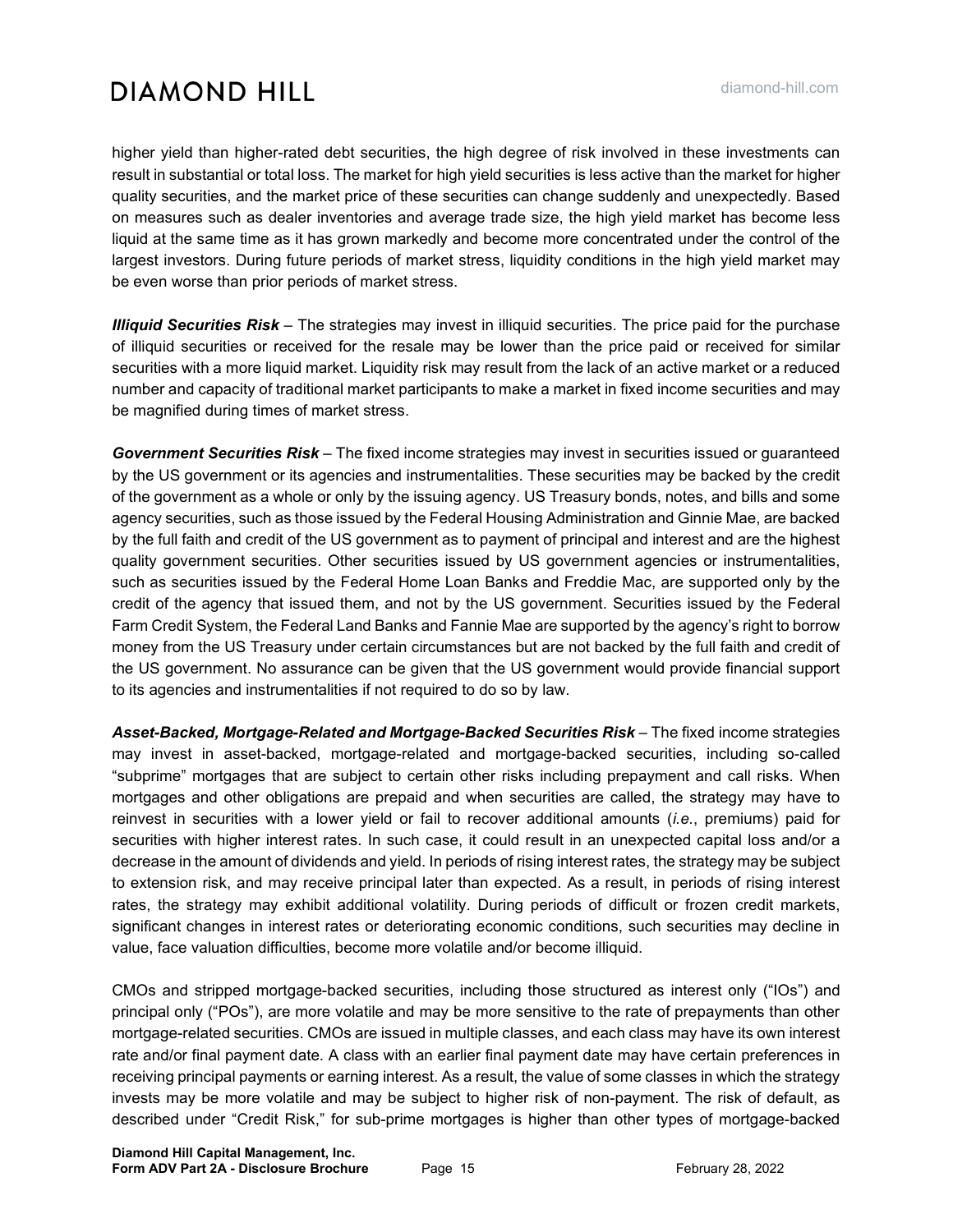securities. The structure of some of these securities may be complex and there may be less available information than other types of debt securities.

The value of IO and PO mortgage-backed securities are more volatile than other types of mortgage-related securities. They are very sensitive not only to changes in interest rates, but also to the rate of prepayments. A rapid or unexpected increase in prepayments can significantly depress the price of interest-only securities, while a rapid or unexpected decrease could have the same effect on principal-only securities. In addition, these instruments may be illiquid because there may be a drop in trading volume, an inability to find a ready buyer, or the imposition of legal restrictions on the resale of securities. The strategy will be exposed to additional risk to the extent that it uses inverse floaters and inverse IOs, which are debt securities with interest rates that reset in the opposite direction from the market rate to which the security is indexed. These securities are more volatile and more sensitive to interest rate changes than other types of debt securities. If interest rates move in a manner not anticipated by Diamond Hill, the strategy could lose all or substantially all of its investment in inverse IOs.

*Prepayment and Call Risk* – The fixed income strategies may invest in securities where the issuer may repay principal in advance, especially when yields fall. Changes in the rate at which prepayments occur can affect the return on investment of these securities. When debt obligations are prepaid or when securities are called, the proceeds may be reinvested in securities with a lower yield. The account also may fail to recover additional amounts (*i.e.*, premiums) paid for securities with higher coupons, resulting in an unexpected capital loss.

*Non-US and Emerging Markets Risk* – The fixed income strategies may invest in non-US securities and US securities of companies domiciled in non-US countries that may experience more rapid and extreme changes in value than securities of US companies. These companies may be subject to additional risks, including political and economic risks, civil conflicts and war, greater volatility, expropriation and nationalization risks, currency fluctuations, higher transaction costs, delayed settlement, possible non-US controls on investments, and less stringent investor protection and disclosure standards of non-US markets. The departure of one or more other countries from the European Union may have significant political and financial consequences for global markets. These risks are magnified in emerging markets as events and evolving conditions in certain economies or markets may alter the risks associated with investments tied to countries or regions that historically were perceived as comparatively stable becoming riskier and more volatile. The market for the securities of issuers in emerging markets is typically small and low, and nonexistent trading volumes in those securities may result in a lack of liquidity and price volatility.

*LIBOR Transition Risk* – Instruments in which the client account invests may pay interest at floating rates based on the London Interbank Offered Rate ("LIBOR") or may be subject to interest caps or floors based on LIBOR. The United Kingdom's Financial Conduct Authority phased out the use of LIBOR by December 31, 2021 so that the 1-week and 2-month US dollar LIBOR settings ceased to be published or will no longer be representative, and after June 30, 2023, the overnight 1-month, 3-month, 6-month and 12-month US dollar LIBOR settings will cease to be published or will no longer be representative. Various financial industry groups have begun planning for the transition away from LIBOR, but there are challenges to converting certain securities and transactions to a new reference rate (*e.g.,* the Secured Overnight Financing Rate ("SOFR"), which is intended to replace the US dollar LIBOR). The transition process might lead to increased volatility and illiquidity in markets for instruments whose terms currently include LIBOR and may adversely affect a strategy's performance.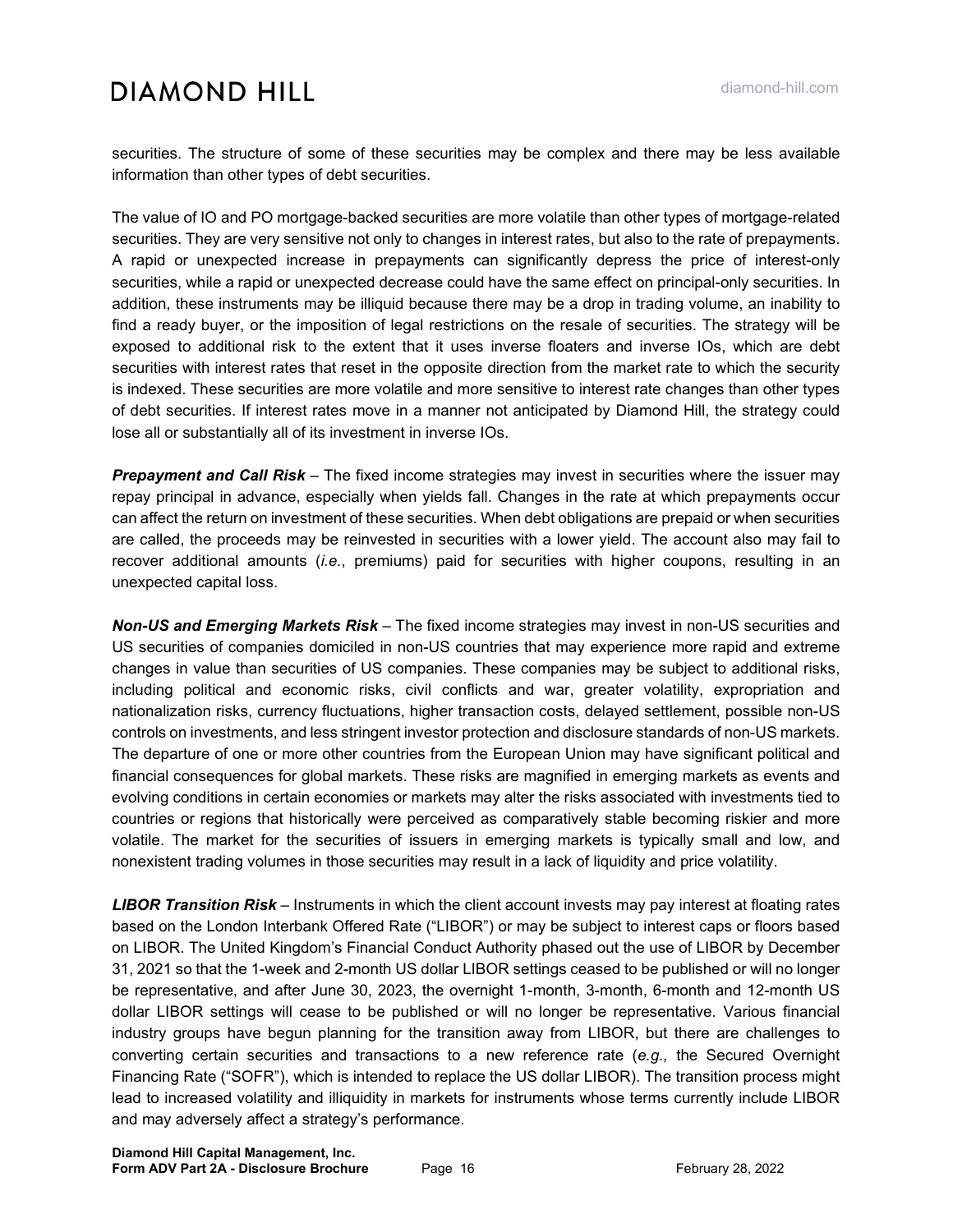*Consumer Loans Risk* – Investments in consumer loans expose client accounts to additional risks beyond those normally associated with more traditional debt instruments. The client accounts' ability to receive payments in connection with the loan depends primarily on the financial condition of the borrower and whether or not a loan is secured by collateral, although there is no assurance that the collateral securing a loan will be sufficient to satisfy the loan obligation. In addition, bank loans often have contractual restrictions on resale, which can delay the sale and adversely impact the sale price. Transactions involving bank loans may have significantly longer settlement periods than more traditional investments (*e.g.*, settlement can take longer than 7 days) and often involve borrowers whose financial condition is troubled or highly leveraged. These facets of bank loans increase the risk that the client account may not receive its proceeds in a timely manner or that the client account may incur losses in order to pay redemption proceeds to its shareholders. In addition, consumer loans are not registered under the federal securities laws like stocks and bonds, so investors in these loans have less protection against improper practices than investors in registered securities.

#### **Other Risks**

*Business Risks Related to COVID-19* – The global spread of the coronavirus disease (COVID-19) was declared a pandemic by the World Health Organization. COVID-19 has caused volatility, severe market dislocations and liquidity constraints in many financial markets, including markets for the securities the strategies hold, and may adversely affect the strategies' investments and operations. In addition, COVID-19 and governmental responses to COVID-19 may negatively impact the capabilities of the strategies' service providers and disrupt the strategies' operations. This pandemic may result in substantial market volatility and may adversely impact the prices and liquidity of the strategies' investments.

*Performance Risk* – All investing involves risks, including the permanent loss of capital. Diamond Hill does not guarantee the future performance of a strategy or a client's account, the success of any investment decision or strategy or the success of the overall management of a strategy or an account.

*Regulatory Risk* – Laws and regulations affecting the management of strategies or client accounts change from time to time, and we are currently operating in an environment of significant regulatory reform. We cannot predict the effects, if any, of future legal and regulatory changes on our business or the services we provide.

*Cybersecurity Risk* – The computer systems, networks and devices used by Diamond Hill and its service providers to carry out routine business operations employ a variety of protections designed to prevent damage or interruption from computer viruses, network failures, computer and telecommunication failures, infiltration by unauthorized persons and security breaches. Despite the various protections utilized by Diamond Hill and its service providers, systems, networks or devices potentially can be breached due to both intentional and unintentional events. Diamond Hill and the client accounts we manage could be negatively impacted as a result of a cybersecurity breach.

Similar adverse consequences could result from cybersecurity breaches affecting issuers of securities in which Diamond Hill invests, counterparties with which Diamond Hill engages in transactions, governmental and other regulatory authorities, exchange and other financial market operators, banks, brokers, dealers, insurance companies, other financial institutions and other parties.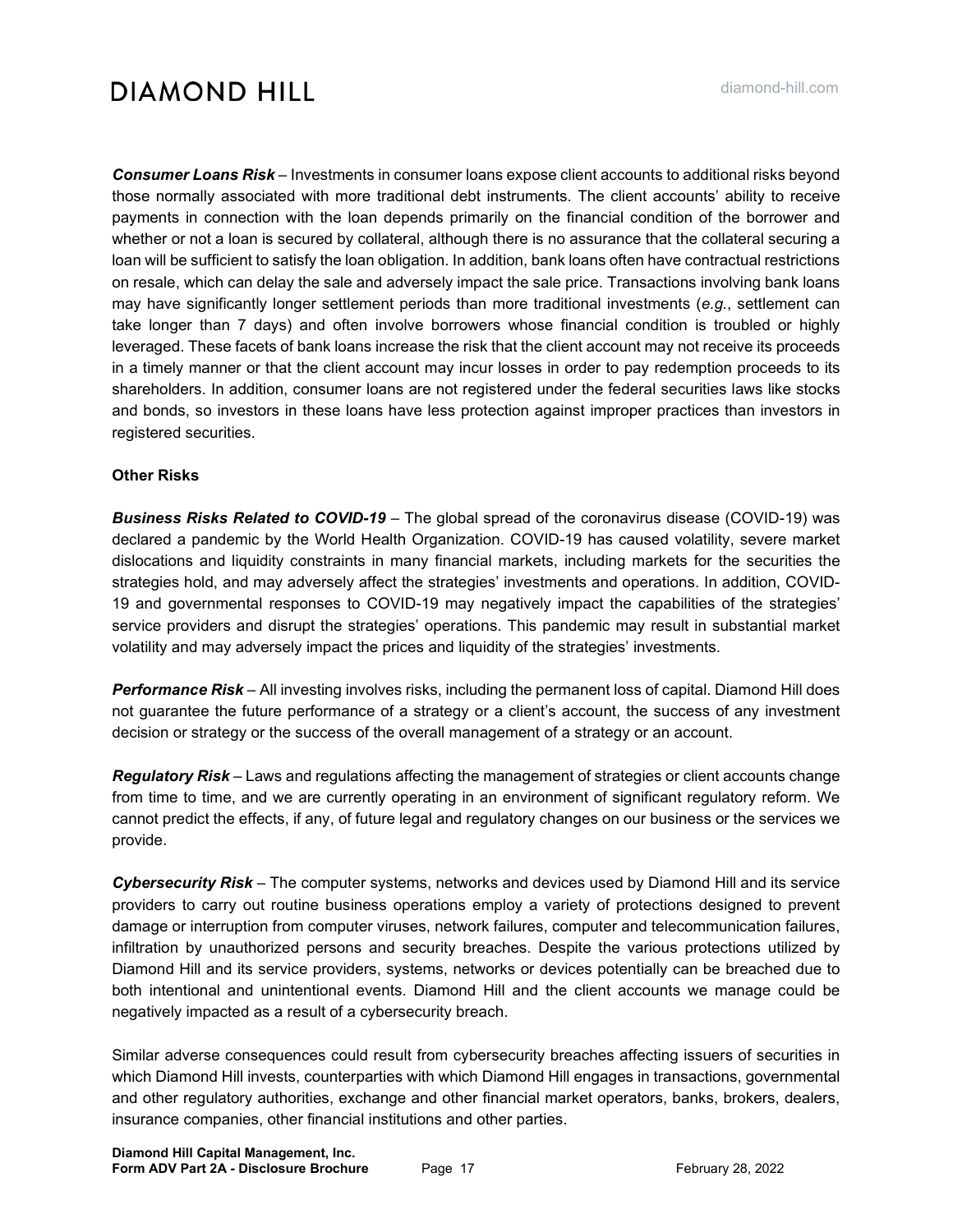Cybersecurity breaches can include unauthorized access to systems, networks or devices; infection from computer viruses or other malicious software code; ransomware; and attacks that shut down, disable, slow or otherwise disrupt operations, business processes or website access or functionality. Cybersecurity breaches may cause disruptions and impact Diamond Hill's business operations, potentially resulting in financial losses; may negatively impact the financial condition of an issuer, counterparty or other market participant; interference with the Funds' ability to calculate their NAVs; impediments to trading; the inability of Diamond Hill and its service providers to transact business; violations of applicable privacy and other laws; regulatory fines, penalties, reputational damage, reimbursement or other compensation costs, or additional compliance costs; as well as the inadvertent release of confidential information. In addition, substantial costs may be incurred by these entities in order to prevent any cybersecurity breaches in the future. Diamond Hill does not control the cybersecurity systems of issuers or third-party service providers.

# <span id="page-17-0"></span>**Item 9. Disciplinary History**

Investment advisers registered with the SEC are required to disclose all material facts regarding any legal or disciplinary events that would be material to your evaluation of Diamond Hill or the integrity of the firm's management in this item. Registered investment advisers are required to report all disciplinary events regardless of whether they are material in Part 1A of Form ADV. Diamond Hill has no legal or disciplinary events of any kind to report.

# <span id="page-17-1"></span>**Item 10. Other Financial Industry Activities & Affiliations**

As noted in Item 4, Diamond Hill is a wholly owned subsidiary of Diamond Hill Investment Group, Inc.

Certain employees hold FINRA licenses and are registered representatives of Foreside Financial Services, LLC, an unaffiliated limited purpose broker/dealer that provides statutory underwriting services to mutual fund companies, including Diamond Hill Funds. Neither Diamond Hill nor any of its employees receive any compensation from Foreside Financial Services, LLC.

### **Mutual Funds**

Diamond Hill serves as the investment adviser and administrator to the Diamond Hill Funds, each of which is an open-end registered investment company. Certain persons listed in Schedule A of Diamond Hill's Part 1A of Form ADV are officers of the Diamond Hill Funds. As officers, these persons are involved in the dayto-day management of the Diamond Hill Funds. In order to avoid any potential conflicts of interest, these persons are subject to Diamond Hill's Code of Ethics and are supervised by an independent Board of Trustees.

In addition, the Board of Trustees of the Diamond Hill Funds supervises the advisory services and the administrative services agreements between Diamond Hill and the Diamond Hill Funds.

Diamond Hill does not believe these services create material conflicts of interest between Diamond Hill and its other clients.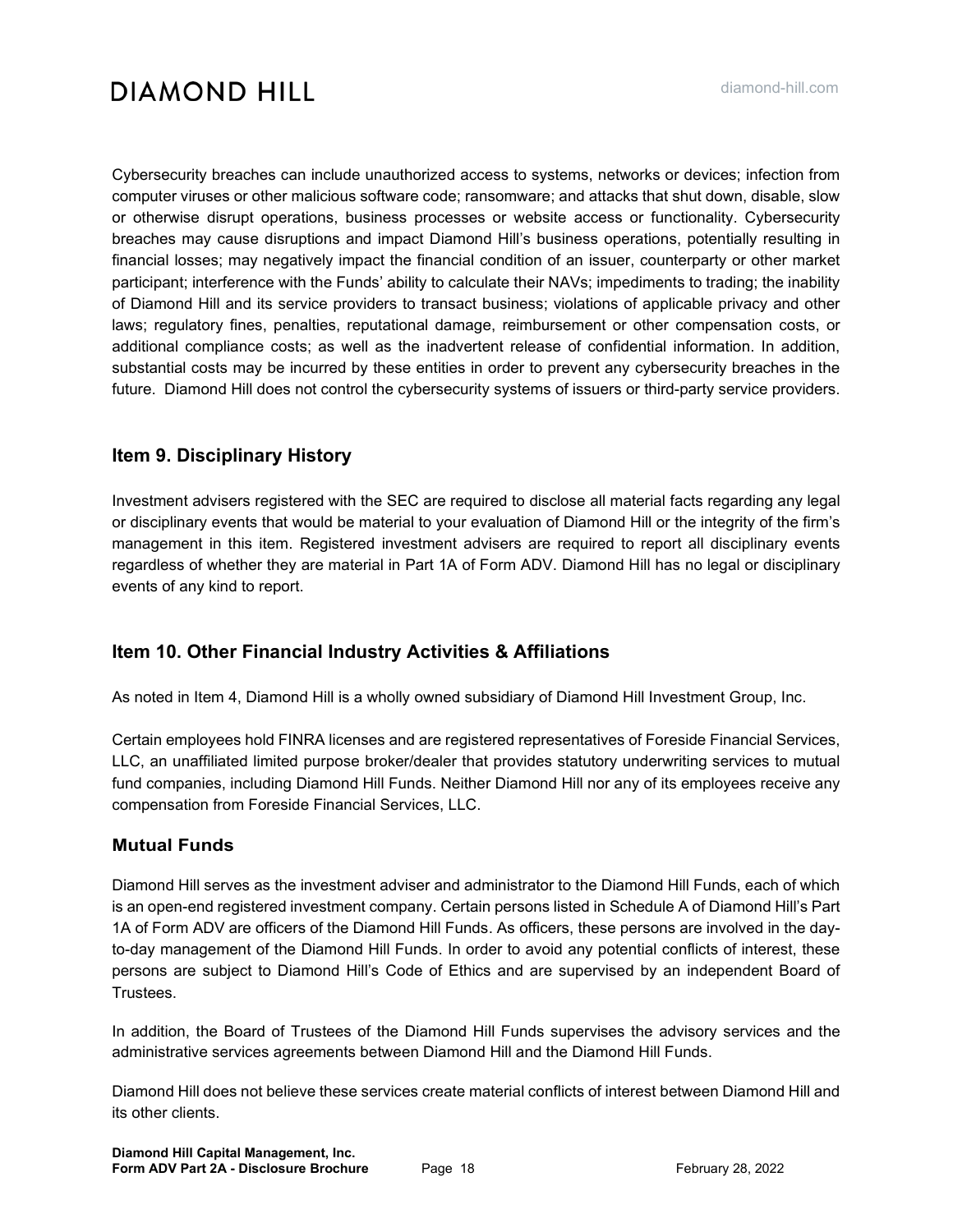# **Private Investment Fund**

Diamond Hill is the Managing Member of Diamond Hill Fund GP, LLC. Diamond Hill Fund GP LLC is the general partner of Diamond Hill Micro Cap Fund, LP. This fund is referred to as a "private investment fund."[3](#page-18-1)

# <span id="page-18-0"></span>**Item 11: Code of Ethics, Participation or Interest in Client Transactions and Personal Trading**

## **Code of Ethics & Personal Trading**

Diamond Hill has adopted a Code of Ethics for all employees of the firm describing our high standards of business conduct, fiduciary duty to our clients and rules surrounding personal securities trading by our employees. A copy of the Code of Ethics is on our website and is available to clients and prospective clients upon request.

The Code of Ethics prohibits employees from purchasing individual equity and most fixed income securities that are also eligible to be held in one of our strategies or client portfolios and from purchasing third-party mutual funds in the primary Morningstar categories with which we compete.

The Code of Ethics also includes guidelines related to the reporting of personal securities holdings and trading activity. All Diamond Hill employees must accept the terms of the Code of Ethics upon employment, on an annual basis thereafter, or any time the Code of Ethics is amended.

From time to time, Diamond Hill employees receive gifts and/or entertainment in connection with their employment at Diamond Hill. To reduce the potential for conflicts between an employee's personal interests and the interests of Diamond Hill clients, Diamond Hill has adopted a gifts and entertainment policy, which is in its Code of Ethics. This policy is based on the principle that employees should not accept or solicit anything of value that is intended or designed to cause, or would reasonably be judged to have the likely effect of causing, such employee to act in a manner that is inconsistent with the best interest of Diamond Hill clients. Under the policy, any employee who receives a gift of more than a nominal value (as defined in the Code of Ethics) in connection with the employee's employment at Diamond Hill is not permitted to retain the gift. The policy also prohibits an employee from accepting any extravagant or excessive business entertainment.

In addition, the Code of Ethics restricts outside business activities that may create conflicts of interest. Requests to obtain a copy of Diamond Hill's Code of Ethics should be mailed to:

> Diamond Hill Capital Management, Inc. Attn: Gary Young, Chief Compliance & Risk Officer 325 John H. McConnell Blvd., Suite 200 Columbus, Ohio 43215

<span id="page-18-1"></span><sup>&</sup>lt;sup>3</sup> Private investment funds are often referred to as hedge funds and are only offered on a private placement basis to accredited or qualified investors. As discussed in Items 5 and 6, Diamond Hill could earn either a management fee or both a management fee and a performance-based incentive fee on a private investment fund.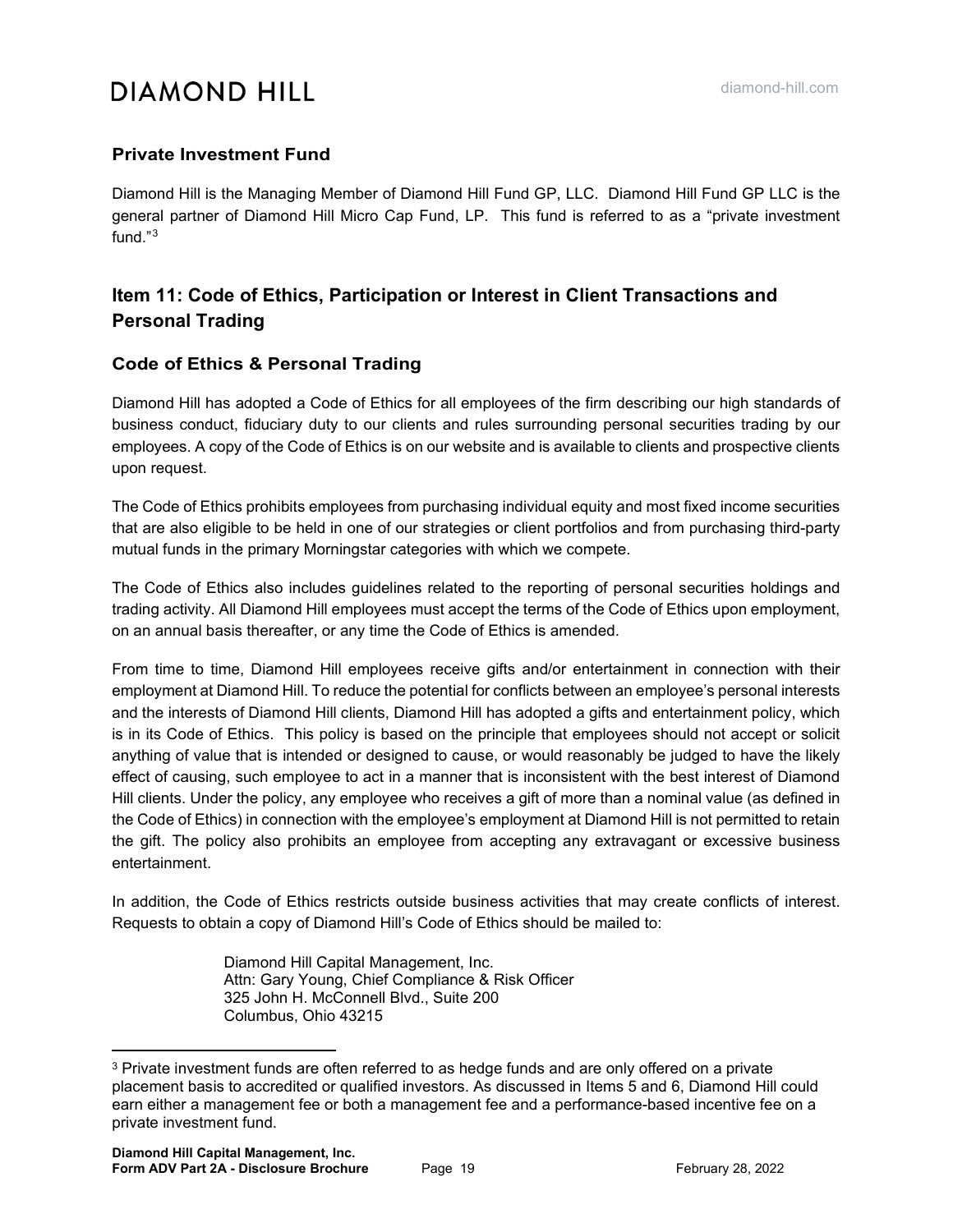### **Participation in Client Transactions**

Diamond Hill recommends to its clients the purchase or sale of Diamond Hill Funds and private investment fund. Diamond Hill serves as the investment adviser and administrator for and receives fees from the Diamond Hill Funds and private investment fund. Therefore, a conflict of interest exists related to the potential duplication or layering of fees. To eliminate this conflict, we do not charge a separate advisory fee to clients on their assets which are invested in the Diamond Hill Funds or private investment fund.

A portion of Diamond Hill's corporate investment portfolio is invested in Diamond Hill Funds and private investment fund for which Diamond Hill serves as an investment adviser, administrator, general partner or manager. Employees also own shares of the Diamond Hill Funds and interests in the private investment fund. We do not believe that these investments create a conflict of interest between Diamond Hill and its advisory clients due to the pooled nature of the investments. Diamond Hill does not invest its corporate investment portfolio in any individual securities that are eligible to be held in one of our strategies or client portfolios.

### **Political Contributions**

It is Diamond Hill's policy not to make, and to prohibit its employees from making on behalf of Diamond Hill, any political contributions for the purpose of influencing an existing or potential client, a public official or his or her agency. However, employees are permitted to make personal political contributions in accordance with the requirements and restrictions of applicable law and Diamond Hill's policies. To help ensure compliance with SEC rules, and many state and local pay-to play rules, Diamond Hill employees must obtain prior approval from the compliance department before they make any contributions to a political candidate, government official, political party or political action committee.

### **Trade Errors**

There are two types of trade errors: those that are detected after the trade has settled and those that are detected prior to trade settlement. Diamond Hill corrects all its trade errors so that the client does not suffer a loss and is not harmed.

Trade errors that are detected after a trade has settled in a client account are considered "Client Account Trade Errors." For Client Account Trade Errors where Diamond Hill is determined to be at fault, Diamond Hill will reimburse the client for any losses resulting from the error. If it is determined that the client is at fault, Diamond Hill may, in its discretion, pay the loss or charge the loss (in whole or in part) to the client. Net gains incurred when correcting a Client Account Trade Error will be retained by the client.

<span id="page-19-0"></span>Trade errors that are detected prior to settlement of a trade in a client account are considered "Adviser Account Trade Errors." Diamond Hill will settle Adviser Account Trade Errors, and any correcting trade, into its error account. Net gains realized on a correcting trade will be retained by Diamond Hill and net losses incurred on a correcting trade will be paid by Diamond Hill. Net gains are retained in the error account and used to offset future net losses within a calendar year. If Diamond Hill has cumulative net gains at the end of any calendar year resulting from correction of an Adviser Account Trade Error, it shall donate those net gains to charity.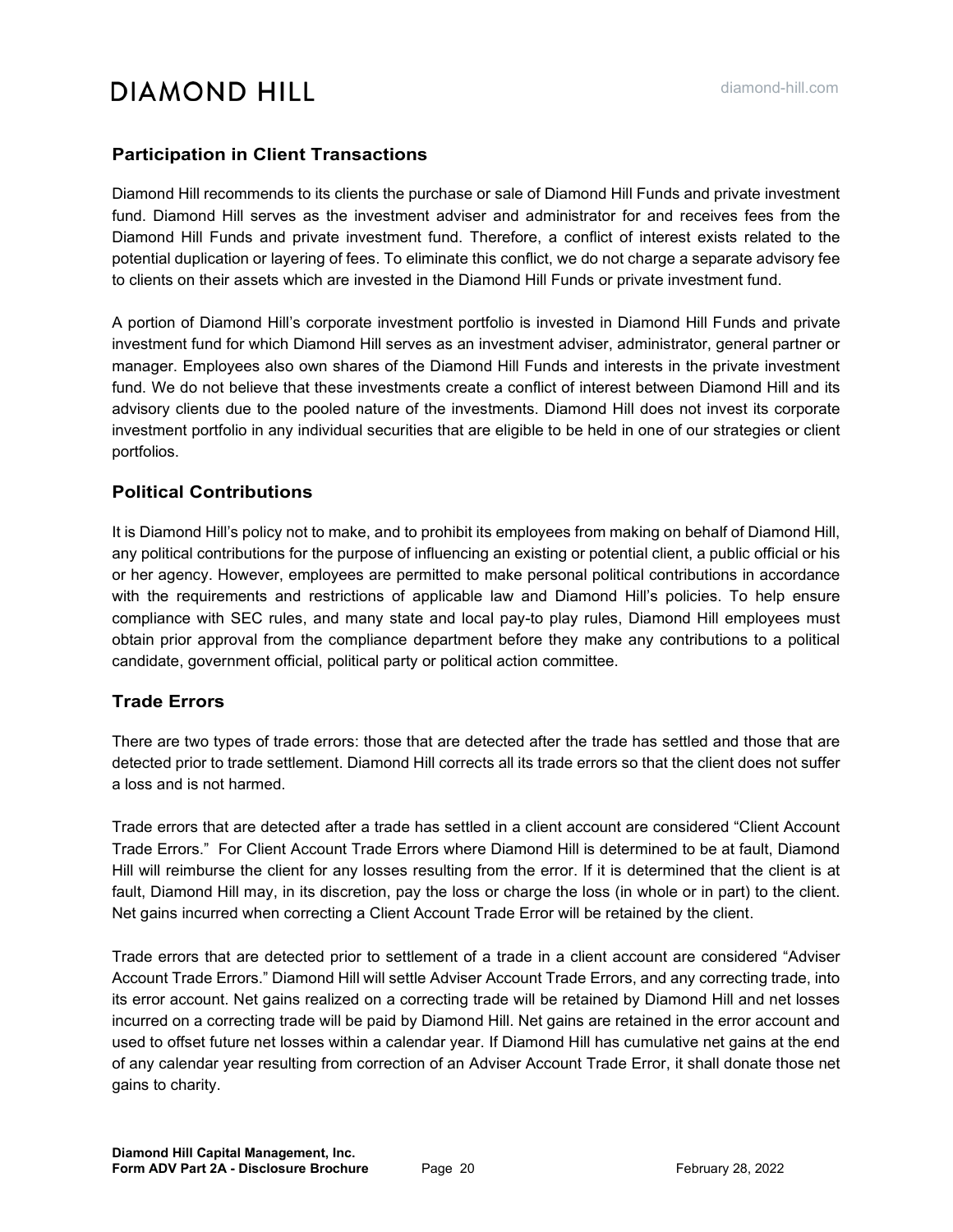### **Item 12: Brokerage Practices**

#### **Broker Selection & Best Execution**

For most clients, Diamond Hill has the authority and discretion to make all determinations as to securities to be bought and sold, the amounts of the securities bought or sold, the broker/dealer to be used and commissions and other fees to be paid. As part of its discretionary responsibilities in executing trades on behalf of clients, Diamond Hill seeks best execution under the circumstances of each trade. In limited circumstances, clients can request or select their own broker/dealers subject to Diamond Hill's directed brokerage policy described below.

When selecting broker/dealers to execute transactions, Diamond Hill considers the range and quality of a broker's services including, but not limited to, execution capability, trading expertise, accuracy of execution, commission rates, research, reputation and integrity, fairness in resolving disputes, financial responsibility and responsiveness. Diamond Hill does not select broker/dealers based on the lowest possible commission cost, but rather whether the broker/dealer's services provide best execution for the clients under the circumstances. Diamond Hill evaluates the reasonableness of the brokerage commissions paid in connection with portfolio transactions is based on the professional opinions and judgments of the persons responsible for the placement and review of such transactions. These opinions are formed on the basis of, among other things, the experience of these individuals in the securities industry and the information available to them, including industry survey data concerning the level of commissions being paid by other investors of comparable size and type.

Diamond Hill has a Best Execution Committee that has oversight and policy-making responsibility for Diamond Hill's brokerage practices. The Best Execution Committee includes representatives from senior management and the trading, compliance and investment teams. The Best Execution Committee meets at least quarterly and has processes in place to review average commission rates, new broker approval, trade impact cost analysis, use of and payments from Client Commission Agreements, and soft dollar commissions paid to research brokers.

Diamond Hill's equity traders use various trade execution management systems to ensure proper trade management, including fair order allocation and to seek best execution. Diamond Hill may also place orders to buy and sell equity securities where the broker is acting on a principal rather than agency basis, when Diamond Hill's traders believe that trading on a principal basis is likely to provide best execution. The fixed income portfolio managers execute their own trades with approved brokers who provide closely monitored inventories of fixed income securities on a regular basis.

We have controls in place for monitoring trade execution in our clients' portfolios, including reviewing trades for best execution. Certain broker/dealers that Diamond Hill uses to execute client trades are also clients of Diamond Hill and/or refer clients to Diamond Hill, which creates a conflict of interest. To mitigate this conflict, we adopted a policy that prohibits us from considering any factor other than best execution when we place a client trade with a broker/dealer.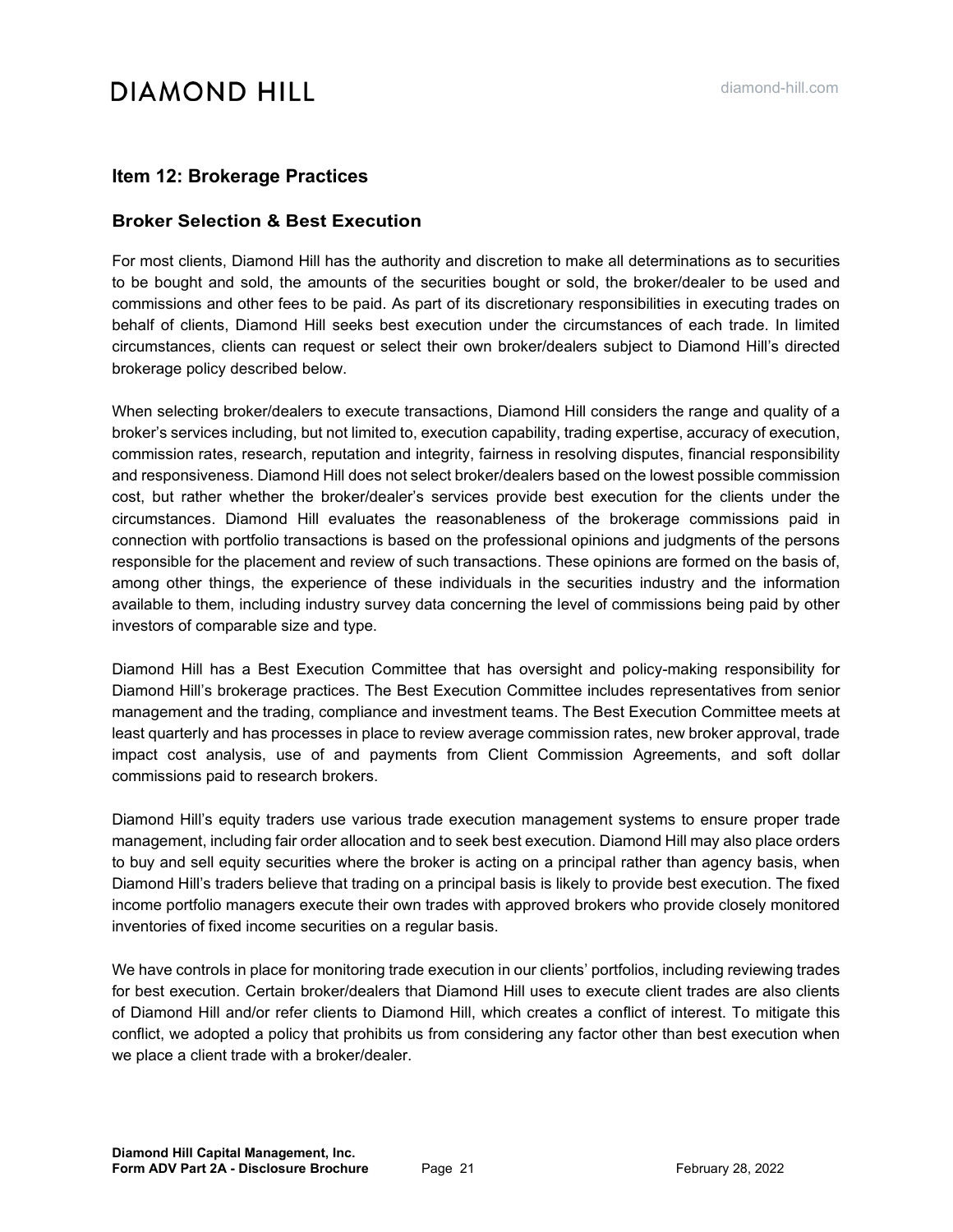### **Execution Practices for Contribution and Withdrawal of Client Assets**

Diamond Hill may limit the acceptance of a client's previously acquired securities (*i.e.,* legacy positions or securities) for account funding or contribution purposes. Where accepted, Diamond Hill evaluates legacy positions and will sell all or a portion of such securities to the extent that such securities would not be included in Diamond Hill's model portfolio holdings for such account (unless such securities are subject to another express arrangement). Depending on the size and characteristics of the legacy position and the then-prevailing markets and other factors, the client may receive a sale price that is less favorable than if the transaction involved a more marketable or liquid position. The client will be responsible for all tax liabilities that result from any sale of legacy positions. Similarly, Diamond Hill may be unable to sell securities to raise cash, or to accommodate a terminating account's request to sell securities, as quickly, or at favorable prices, as it might have been able to do under normal ongoing management or normal market conditions. Depending on market movements and liquidity, such delays could have an adverse impact on the client account.

#### **Research and Brokerage Benefits**

In allocating brokerage, Diamond Hill takes into consideration the receipt of research and brokerage services, consistent with its obligation to seek best execution for client transactions. As permitted by Section 28(e) of the Securities Exchange Act of 1934, as amended ("Section 28(e)"), Diamond Hill is permitted to cause its clients to pay a broker that provides brokerage and research services (as defined by Section 28(e)) to Diamond Hill a commission for effecting a securities transaction for clients in excess of the commission other brokers would have charged for the transaction; provided that, Diamond Hill determines in good faith that the higher commission is reasonable in relation to the value of the brokerage and research services provided by the executing broker viewed in terms of either a particular transaction or Diamond Hill's overall responsibility to the client and its other clients. The broker may directly provide brokerage and research services to Diamond Hill or may purchase them from a third party for Diamond Hill. When Diamond Hill uses client commissions to obtain brokerage and research services, Diamond Hill receives a benefit because it does not have to produce or pay for the research, products or services itself.

The term "brokerage and research services" includes advice as to: (i) the value of securities, (ii) the advisability of investing in, purchasing or selling securities, (iii) the availability of securities and (iv) purchasers or sellers of securities that furnish analyses and reports concerning issuers, industries, securities, economic factors and trends, portfolio strategy and the performance of accounts. It also includes effecting securities transactions and performing functions incidental thereto (such as clearance and settlement) or required in connection therewith by applicable rules.

Diamond Hill has acquired the following types of brokerage and research services using client commissions (collectively, "Research"):

- Reports or databases containing corporate, fundamental, industry, economic or statistical analyses,
- Industry conferences,
- Access to analysts and corporate management,
- Trading analytics and
- Research field trips to visit corporate management and/or tour company facilities.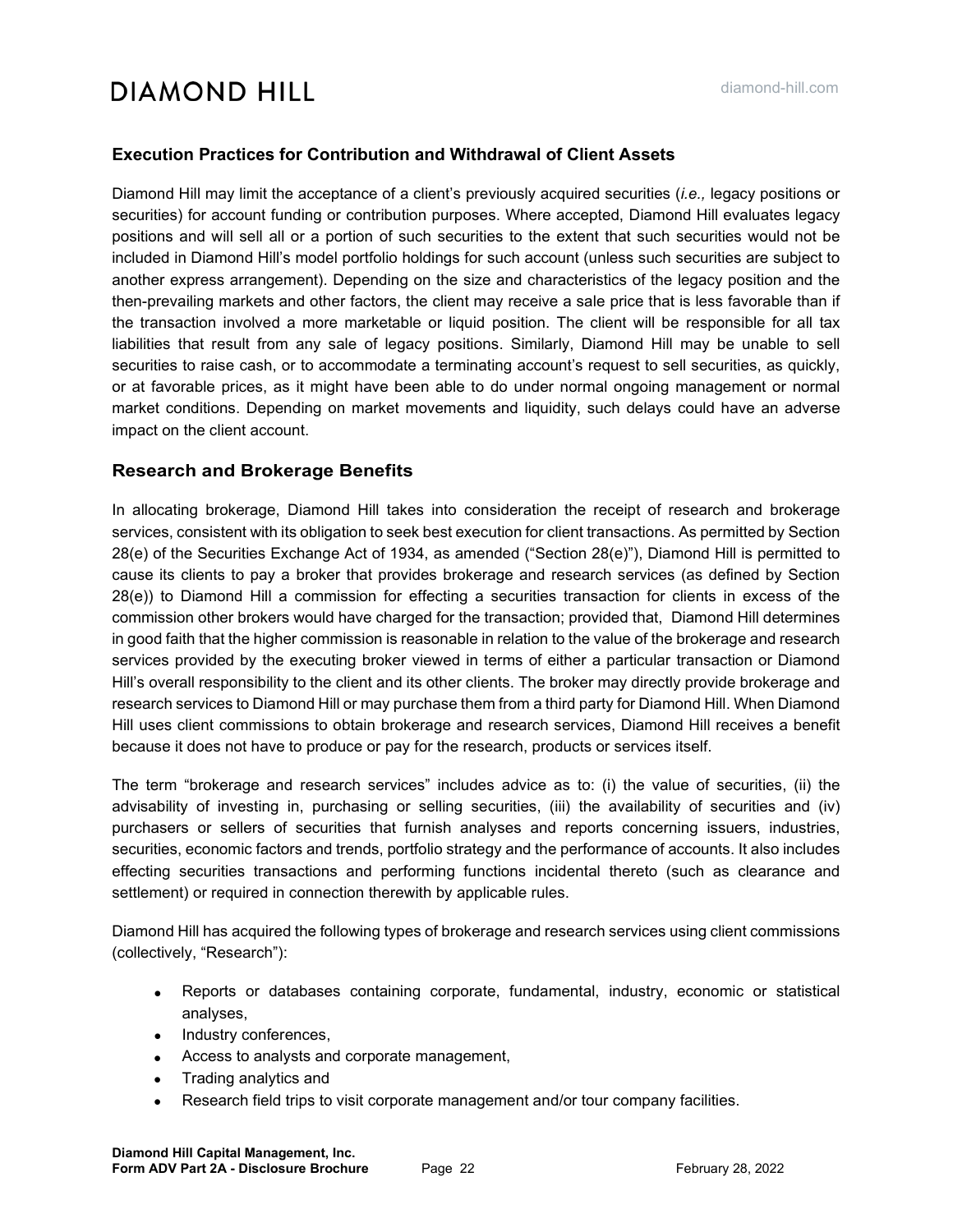Diamond Hill has entered into client commission agreements with broker/dealers that are involved from time to time in executing, clearing or settling securities transactions on behalf of clients (collectively, "CCA Brokers"), which provide for the CCA Brokers to pay a portion of the commissions paid by Diamond Hill's clients for securities transactions ("CCA Commissions") to providers of research services.

Because these research service providers play no role in executing client securities transactions, any research prepared by that research service provider typically constitutes third-party research. Diamond Hill uses brokerage commissions, including CCA Commissions from client portfolio transactions, to acquire Research, subject to the procedures and limitations provided in this discussion.

From time to time, Diamond Hill prepares a list of providers of research services that have been deemed by Diamond Hill to provide valuable research (collectively, "Research Firms") as determined by Diamond Hill's investment staff. CCA Brokers are eligible to be included in the list of Research Firms. All trades with Research Firms will be affected in accordance with Diamond Hill's obligation to seek best execution for its client accounts. Diamond Hill uses a vote by its investment team staff as a guide for allocating CCA Commissions. Compensation for research may also be made pursuant to commissions paid on trades executed by a Research Firm who is registered with the SEC as a broker/dealer (each, a "Research Broker"). Under normal circumstances, CCA Brokers are compensated for research solely through trade commissions. To the extent that payments for research to a Research Broker other than a CCA Broker are made pursuant to trade commissions, Diamond Hill will reduce the amount of CCA Commissions to be paid to that Research Broker for its research. However, Diamond Hill will reduce the amount of CCA Commissions to be paid to that Research Broker by less than the full amount of trade commissions paid to that Research Broker. Neither Diamond Hill nor any client has an obligation to any Research Firm if the amount of trade commissions and CCA Commissions paid to the Research Firm is less than the applicable non-binding target. Diamond Hill reserves the right to pay cash to a Research Firm from its own resources in an amount the Adviser determines in its discretion.

The products and services acquired by Diamond Hill in connection with such arrangements are intended to comply with Section 28(e) and the SEC's related interpretive guidance. Diamond Hill will not cause its clients to use trade commissions or CCA Commissions for purposes other than for eligible brokerage and research services.

Clients desiring to prohibit Diamond Hill from generating CCA Commissions on transactions in their accounts should consider that they will generally pay the same commission rates as accounts that are not prohibited from generating CCA Commissions.

In determining whether a service or product qualifies as brokerage and research services under Section 28(e), Diamond Hill evaluates whether the service or product provides lawful and appropriate assistance to Diamond Hill in carrying out its investment decision making responsibilities. The determination and evaluation of the reasonableness of the brokerage commissions paid is based primarily on the professional opinions of the Diamond Hill investment professionals who utilize the Research.

Research received from broker/dealers is supplemental to Diamond Hill's own research efforts. As a practical matter, in some cases Diamond Hill could not, on its own, generate all of the research that broker/dealers provide without materially increasing expenses. The management fee paid by Diamond Hill's clients is not reduced as a consequence of Diamond Hill's receipt of Research. To the extent the clients'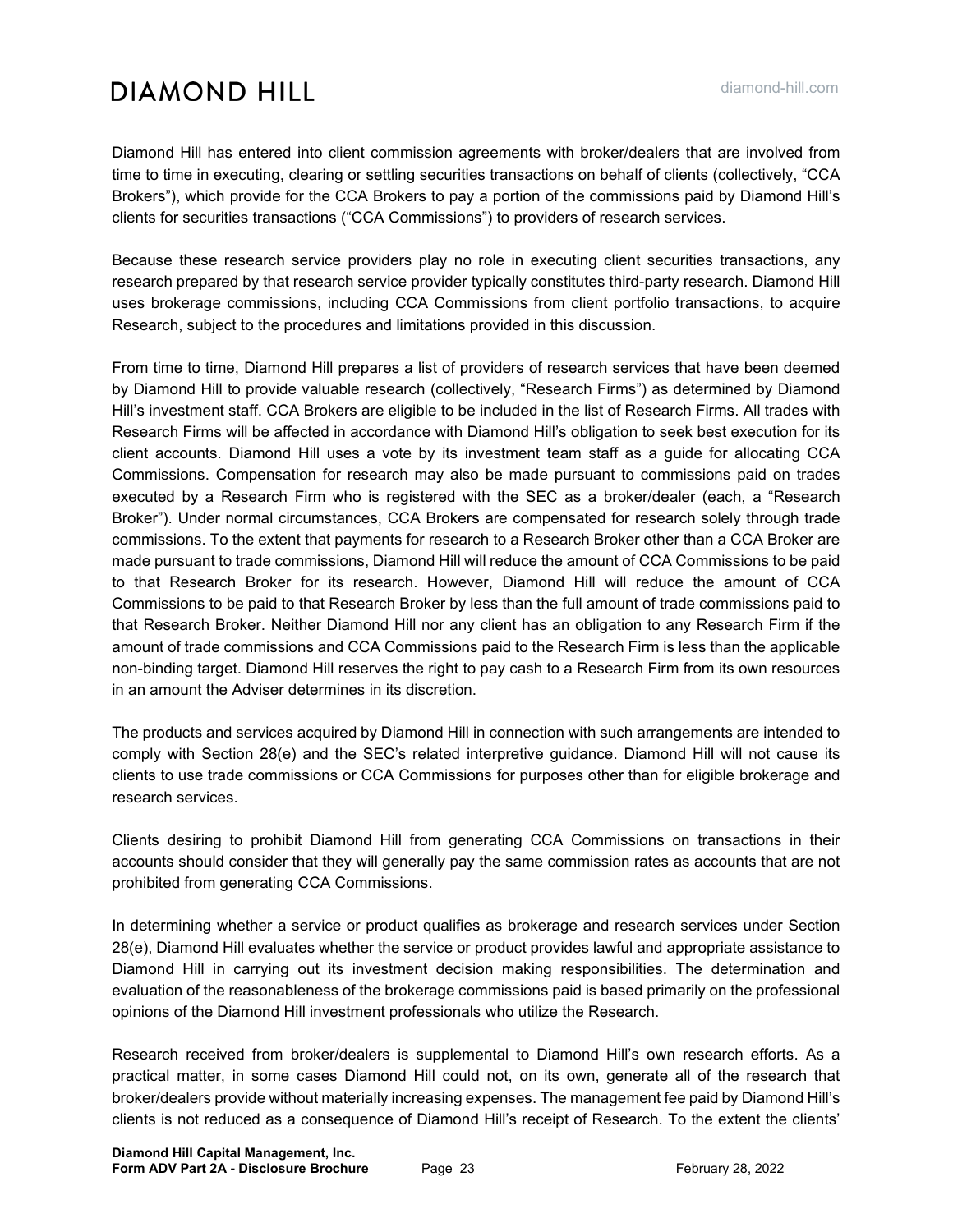portfolio transactions are used to obtain Research, the brokerage commissions paid by the clients might exceed those that might otherwise be paid for execution only. The brokerage and research services furnished by broker/dealers is useful and of value to Diamond Hill in servicing any or all of Diamond Hill's clients and may not necessarily be used by Diamond Hill in connection with the accounts that actually paid commissions, nor in proportion to the amount of commissions paid by accounts, to the broker/dealer providing the services.

Receipt of Research from brokers who execute client trades creates conflicts of interest. Since Diamond Hill uses client brokerage commissions to obtain Research, it receives a benefit because it does not have to produce or pay for the research, products, or services itself. Consequently, Diamond Hill has an incentive to select or recommend a broker based on its desire to receive research, products, or services rather than a desire to obtain the most favorable execution. Diamond Hill attempts to mitigate these conflicts through oversight of the use of commissions by its Best Execution Committee.

# **Directed Brokerage & Aggregated Trades**

Although we discourage clients from directing trades to a particular broker/dealer (directed brokerage), we do have clients who request directed trades. Diamond Hill's accommodation of directed brokerage creates a conflict (between those clients who have given Diamond Hill full discretion and those who have directed trading through a specific broker) related to the ordering of trade execution and potential market impact. Diamond Hill's policy is to execute transactions for directed brokerage accounts following the execution of portfolio transactions in other client accounts where Diamond Hill has full discretion to execute trades. Diamond Hill may also place the trade with an executing broker on our approved list and "step out" the trade to the directed broker. In this case, the directed brokerage client may incur additional charges or pay extra commissions. Clients who request or require directed trades may pay higher brokerage commissions because we may not be able to aggregate orders to reduce transaction costs and may also receive less favorable prices and execution.

Diamond Hill has a trade allocation policy that allows it to select brokers for accounts where the client has given us full discretion. Trades in discretionary accounts are grouped together and traded first. Directed brokerage accounts, in which the client has requested us to use a specific broker or group of brokers or has an arrangement with a broker, such as the sponsor of a wrap program, which makes it cost prohibitive to trade with any other broker, are grouped together and placed in random order by broker. (Item 4 provides more details about Wrap Fee Programs). Directed brokerage account trades are executed after all discretionary trades in the same security have been completed. As a result, the price of a particular security may move away from the desired execution price prior to completing all directed brokerage account trades, which may cause directed brokerage accounts to not receive the same portfolio weighting in a security as other client accounts where Diamond Hill has full discretion to execute trades. When a trade is partially completed, the shares are allocated on a pro-rata basis to the appropriate client accounts. All grouped trades are allocated to the participating accounts at average cost.

The more client assets we manage and directed brokerage relationships we accommodate, the greater the potential market impact cost will be to client portfolios. Market impact cost is a measure of market liquidity that reflects the non-explicit transaction costs incurred in the execution of portfolio transactions. These costs are mitigated by several things including, but not limited to, the resources the firm receives for the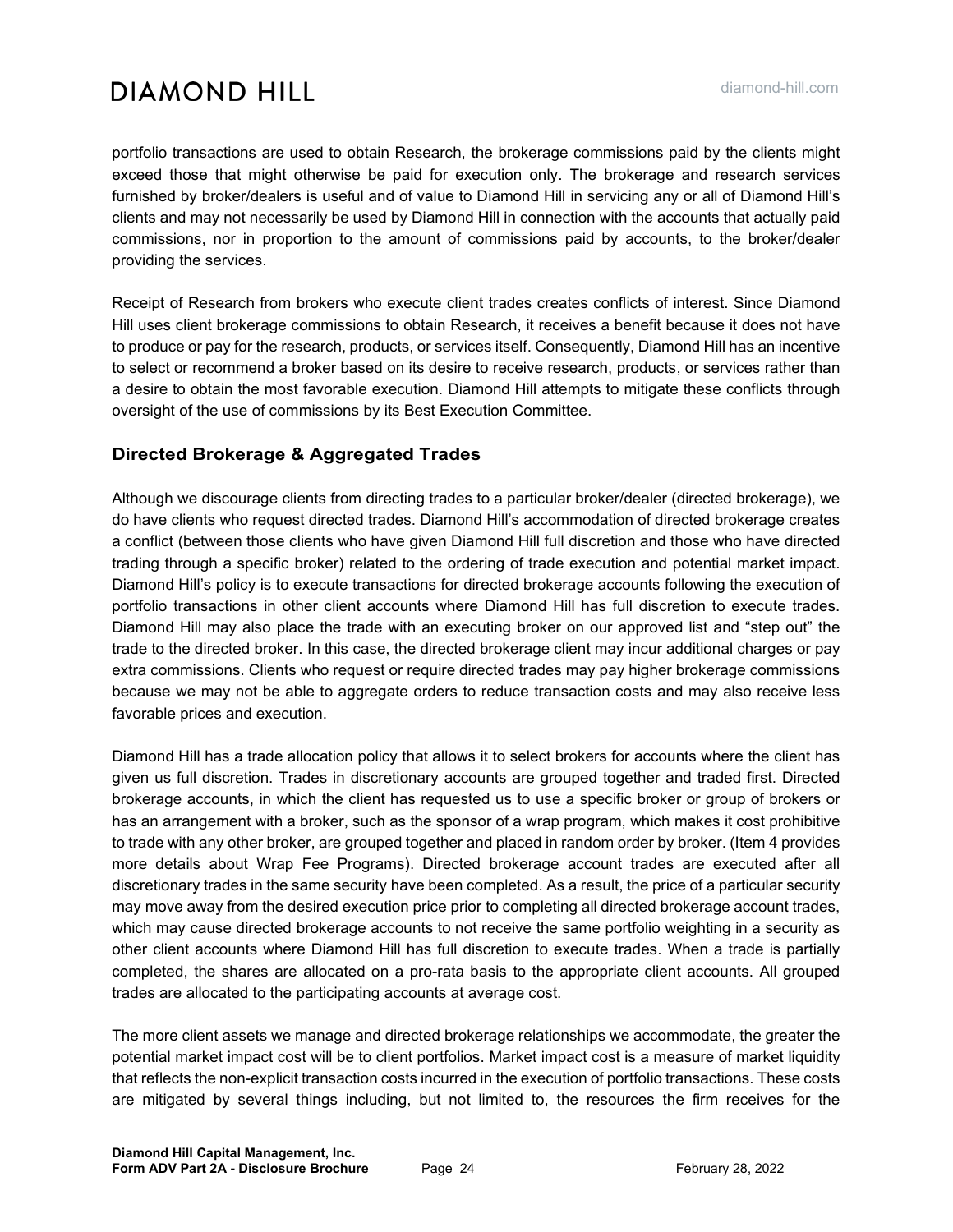management of these assets and the deployment of such resources to attract and retain the employees to manage the assets.

### **Services for Other Clients**

Diamond Hill may give advice and take action for itself or clients, including registered investment companies and other pooled investment vehicles, which differs from advice given to, or the timing or nature of action taken for, other clients. Specific asset allocations within client accounts may differ from those in other accounts managed by Diamond Hill due to various factors including, but not limited to, the availability of certain investments, market conditions or the amount of client funds available for investment or reinvestment. Diamond Hill is not obligated to initiate any transactions for clients in any security that Diamond Hill may purchase or sell for its own accounts or the accounts of any other client.

## **Model Delivery and Trade Rotation**

Diamond Hill provides its strategy model portfolio to sponsors of model delivery programs on a periodic basis (see Item 4). In these cases, the program sponsor has investment discretion and is responsible for the selection of broker/dealers and the execution of transactions for its participant accounts. Diamond Hill is not aware of when the program sponsor executes transactions as a result of the model provided to it by Diamond Hill. As a result, both Diamond Hill and the program sponsors may be executing trades in the same security at the same time. Therefore, Diamond Hill's provision of model portfolios to model delivery programs creates a conflict because Diamond Hill clients and clients of the model delivery sponsor may be competing to trade the same securities. Diamond Hill does not communicate changes to the model portfolio until it has already implemented them in accounts where we have investment discretion. Further, Diamond Hill may have already commenced trading before the program sponsor has received or had the opportunity to evaluate or act on Diamond Hill's model portfolio advice. Transactions ultimately placed by the program sponsor for its participants may be subject to price movements, particularly with large orders relative to the given security's trading volume, that may result in the participants receiving prices that are less favorable than the prices obtained by Diamond Hill's other clients.

# <span id="page-24-0"></span>**Item 13: Review of Accounts**

Diamond Hill reviews client accounts on a regular basis (typically at least quarterly). Equity portfolio managers perform a periodic review of each client account during which every position is compared to the model weights for the respective investment strategy. Fixed income portfolio managers perform a periodic review of each client account to ensure the account is properly positioned relative to client objectives and restrictions. Client accounts are also monitored by our compliance department daily for consistency with client objectives and restrictions.

Diamond Hill generally provides periodic written reports to its separate account clients. These written reports may contain a transaction statement, appraisal of portfolio holdings, investment results and/or other statistical data related to the client's account.

<span id="page-24-1"></span>Wrap fee clients and clients in other similar programs receive reports directly from program sponsors, not from Diamond Hill.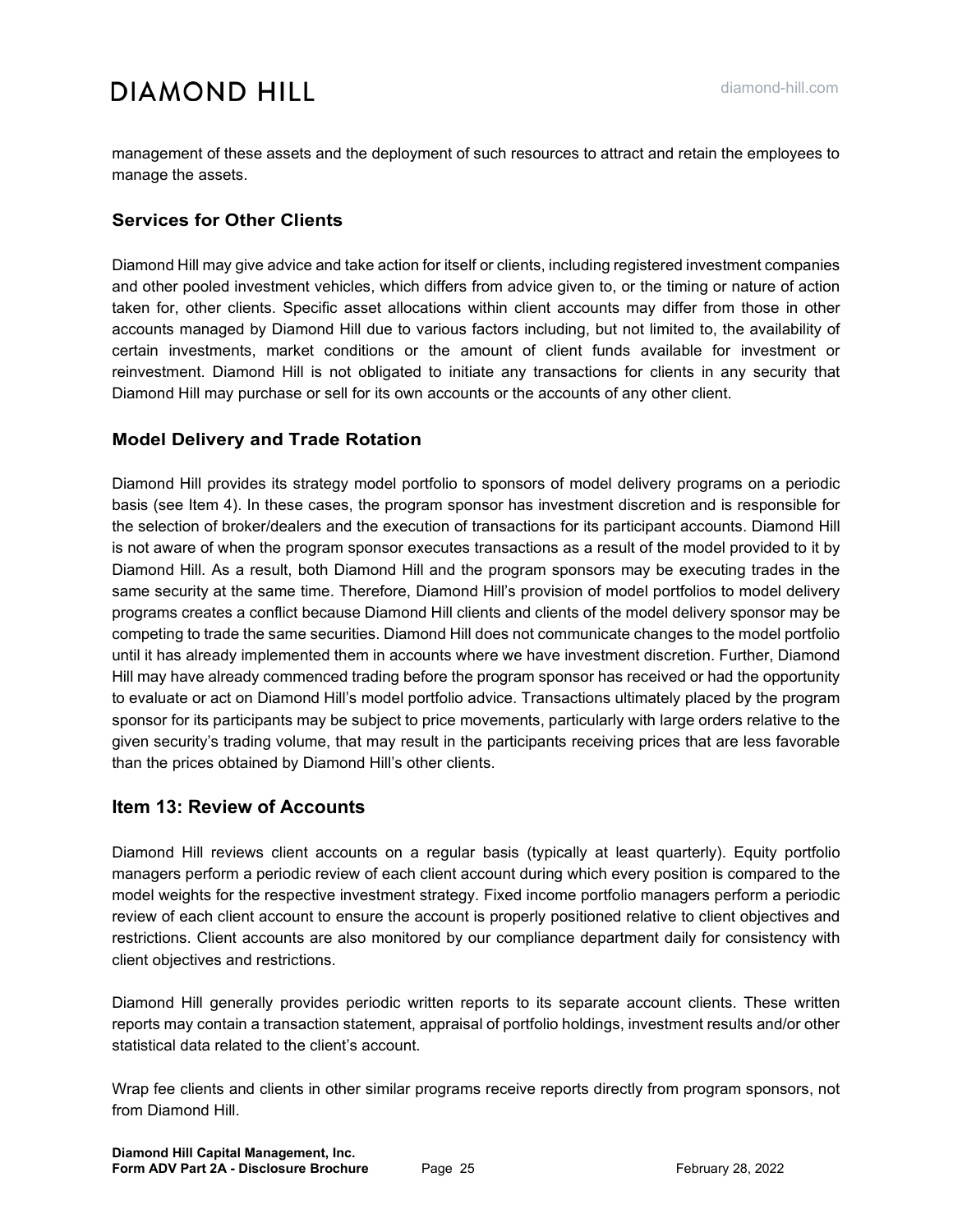# **Item 14: Client Referrals and Other Compensation**

Certain arrangements with investment consultants, broker/dealers or other investment professionals, which are described below, while not involving compensation for client referrals, nevertheless create a conflict of interest or the appearance of a conflict of interest.

Diamond Hill makes payments to investment consultants or other investment professionals for analytical services, to attend conferences or for research in their (or their affiliate's) capacity as broker/dealers executing trades on behalf of Diamond Hill clients. These entities also refer clients to Diamond Hill. To avoid potential conflicts of interest, individuals or entities that have been referred to Diamond Hill should request that the entity disclose any pre-existing or former relationships with Diamond Hill and any potential conflicts of interest in connection with the referral.

<span id="page-25-0"></span>While there are currently no solicitor arrangements in place, Diamond Hill does have a legacy solicitor arrangement whereby we continue to compensate a former solicitor.

## **Item 15: Custody**

Diamond Hill separate account clients select their own custodians to hold the cash and securities in their accounts. A client custodian may be a broker/dealer, bank or other financial institution that satisfies the SEC's definition of "qualified custodian." Diamond Hill is not a qualified custodian and does not provide custody services. Clients will receive statements directly from the qualified custodians at least quarterly. We urge clients to carefully review those statements and compare the custodial records to the reports that we provide them. The information in our reports may vary from custodial statements based on accounting procedures, reporting dates or valuation methodologies of certain securities.

Diamond Hill has custody of the private investment fund since it serves as managing member of the general partner. Investors in the private investment fund will receive the fund's annual audited financial statements within 120 days of the fund's fiscal year-end. Such investors should review these statements carefully. If investors in the private fund do not receive audited financial statements in a timely manner, they should contact Diamond Hill immediately.

### <span id="page-25-1"></span>**Item 16: Investment Discretion**

All clients enter into a written investment management agreement with Diamond Hill prior to receiving investment management services. These agreements give us authority to manage the client's account and place trades, subject to the investment objectives and guidelines for the account.

<span id="page-25-2"></span>Diamond Hill usually receives and accepts discretionary authority to manage the assets in each client's account. We adhere to the investment limitations and restrictions that are outlined in each account's investment management agreement.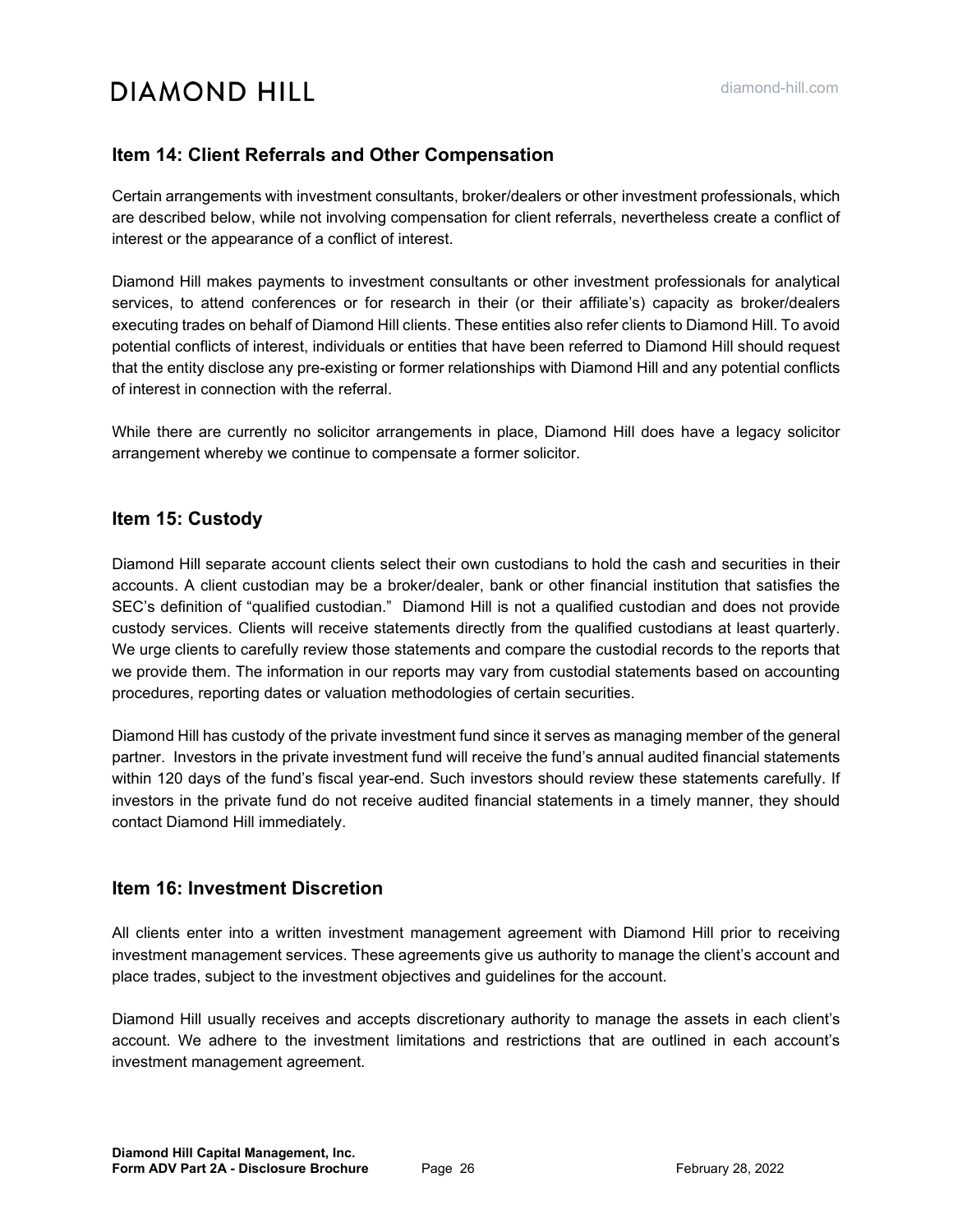# **Item 17: Voting Client Securities**

Diamond Hill maintains a proxy voting policy, procedures and guidelines designed to ensure that proxies are voted in a manner that maximizes the long-term value of the securities held in our clients' accounts. While we will allow clients to vote the proxies in their own accounts if they prefer, in most cases we accept authority to vote proxies for our clients. For those clients that retain the ability to vote proxies themselves, clients will not receive information about their proxies from Diamond Hill and should instead receive proxies from their custodian, transfer agent or other third-party service provider such as their proxy service provider.

When voting proxies, we pay particular attention to the following matters in exercising our proxy voting responsibilities for our clients:

**Accountability**. Each company should have effective controls in place to hold those entrusted with managing a company's business accountable for their actions. Company management should be accountable to its board of directors and the board should be accountable to shareholders.

**Alignment of Management and Shareholder Interests.** Each company should seek to align the interests of management and the board of directors with the interests of the company's shareholders. For example, we believe that compensation should be designed to reward management for creating value for the shareholders of the company.

**Transparency.** Each company should provide timely disclosure of important information about its business operations and financial performance to enable investors to evaluate the company's performance and to make informed decisions about the purchase and sale of the company's securities.

When we recognize a conflict of interest that impedes our ability to impartially vote a proxy, we will deliver the proxy to the client to be voted. We do not utilize third-party proxy voting services. If a client wishes to direct Diamond Hill to vote in a certain manner for a particular proxy, they should provide such direction in writing to Diamond Hill at least two weeks prior to the shareholder meeting date. A copy of our proxy voting policies and procedures is available on our website and upon request. Information regarding the votes cast by Diamond Hill with regard to a client's securities is available upon request mailed to:

> <span id="page-26-0"></span>Diamond Hill Capital Management, Inc. Attn: Proxy Voting Requests 325 John H. McConnell Blvd., Suite 200 Columbus, Ohio 43215

### **Item 18. Financial Information**

Diamond Hill does not require or solicit prepayment of any fees from clients. Diamond Hill has no financial condition or commitment that is reasonably likely to impair its ability to meet contractual and fiduciary commitments to clients and has never been the subject of a bankruptcy proceeding. Diamond Hill Investment Group, Inc. files quarterly and annual financial statements with the SEC. These are available through the SEC and on our web site at the following location: [http://ir.diamond-hill.com](http://ir.diamond-hill.com/)

<span id="page-26-1"></span>**Diamond Hill Capital Management, Inc. Form ADV Part 2A - Disclosure Brochure** Page 27 **February 28, 2022**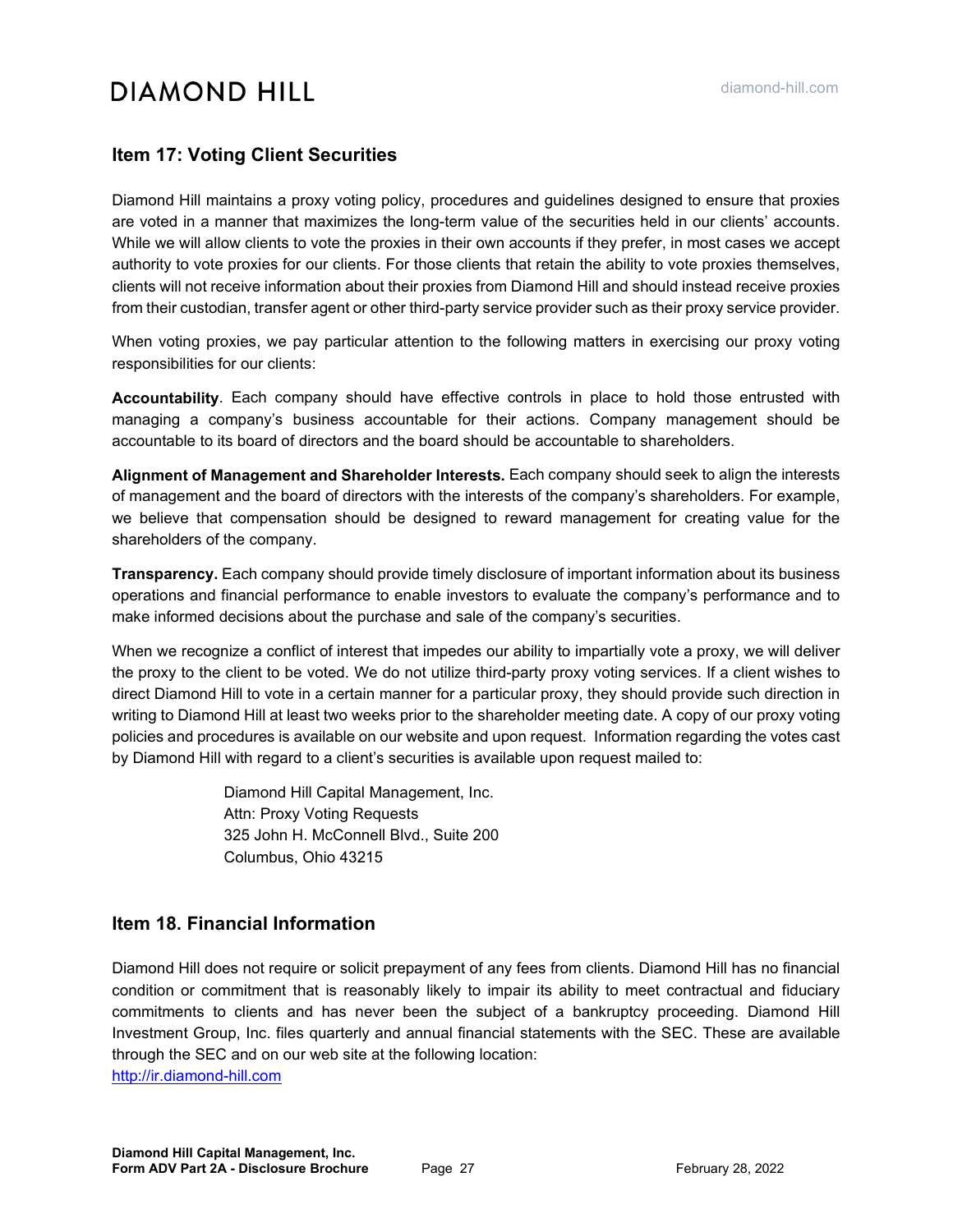# **Voluntary Disclosure of Personal Investments**

Alignment of interests with those of our clients is a foundational value of Diamond Hill. One way we align our interests with those of our clients is through significant personal investment in our strategies. To foster this alignment of interests further, our Code of Ethics prohibits employees from purchasing individual equity or most taxable fixed income securities, minimizing conflicts of interest. The Code of Ethics also prohibits the purchase of third-party mutual funds in the primary Morningstar categories with which we compete. Because of our investment team's shared investment philosophy and contribution to all strategies, we believe our collective investments across all of our Diamond Hill strategies are the most meaningful indication of our alignment of interests with those of our clients. Each of our portfolio managers has a significant personal investment in the strategy they manage. The tables below represent the dollar range of investments owned by portfolio managers, research analysts, and officers as of December 31, 2021. These tables include shares beneficially owned through Diamond Hill's 401(k) Plan and deferred compensation plans. The following page discloses personal holdings across all Diamond Hill strategies.

| Strategy                                  | Portfolio Manager    | <b>DOLLAR RANGE OF INVESTMENTS</b> |                          |                           |                            |                       |  |
|-------------------------------------------|----------------------|------------------------------------|--------------------------|---------------------------|----------------------------|-----------------------|--|
|                                           |                      | $$10,001 -$<br>\$50,000            | $$50,001 -$<br>\$100,000 | $$100,001 -$<br>\$500,000 | \$500,001 -<br>\$1,000,000 | Over -<br>\$1,000,000 |  |
| Small Cap                                 | Aaron Monroe         |                                    |                          |                           |                            | X                     |  |
|                                           | Chris Welch          |                                    |                          |                           |                            | X                     |  |
| Small-Mid Cap                             | Chris Welch          |                                    |                          |                           |                            | X                     |  |
| Mid Cap                                   | Chris Welch          |                                    |                          |                           |                            | X                     |  |
|                                           | Chuck Bath           |                                    |                          |                           |                            | X                     |  |
| Large Cap                                 | <b>Austin Hawley</b> |                                    |                          |                           |                            | X                     |  |
| Large Cap                                 | <b>Chuck Bath</b>    |                                    |                          |                           |                            | X                     |  |
| Concentrated                              | <b>Austin Hawley</b> |                                    |                          |                           |                            | X                     |  |
|                                           | <b>Austin Hawley</b> |                                    |                          |                           |                            | $\mathsf{X}$          |  |
| All Cap Select                            | <b>Rick Snowdon</b>  |                                    |                          |                           |                            | $\mathsf{X}$          |  |
| International                             | <b>Grady Burkett</b> |                                    |                          |                           |                            | X                     |  |
|                                           | Krishna Mohanraj     |                                    |                          |                           | X                          |                       |  |
| Long-Short                                | Chris Bingaman       |                                    |                          |                           |                            | X                     |  |
|                                           | Nate Palmer          |                                    |                          |                           |                            | X                     |  |
| <b>Short Duration</b><br>Securitized Bond | Mark Jackson         |                                    |                          |                           |                            | X                     |  |
|                                           | Henry Song           |                                    |                          |                           |                            | X                     |  |
| Core Bond                                 | Mark Jackson         |                                    |                          | $\mathsf{X}$              |                            |                       |  |
|                                           | Henry Song           |                                    |                          | X                         |                            |                       |  |